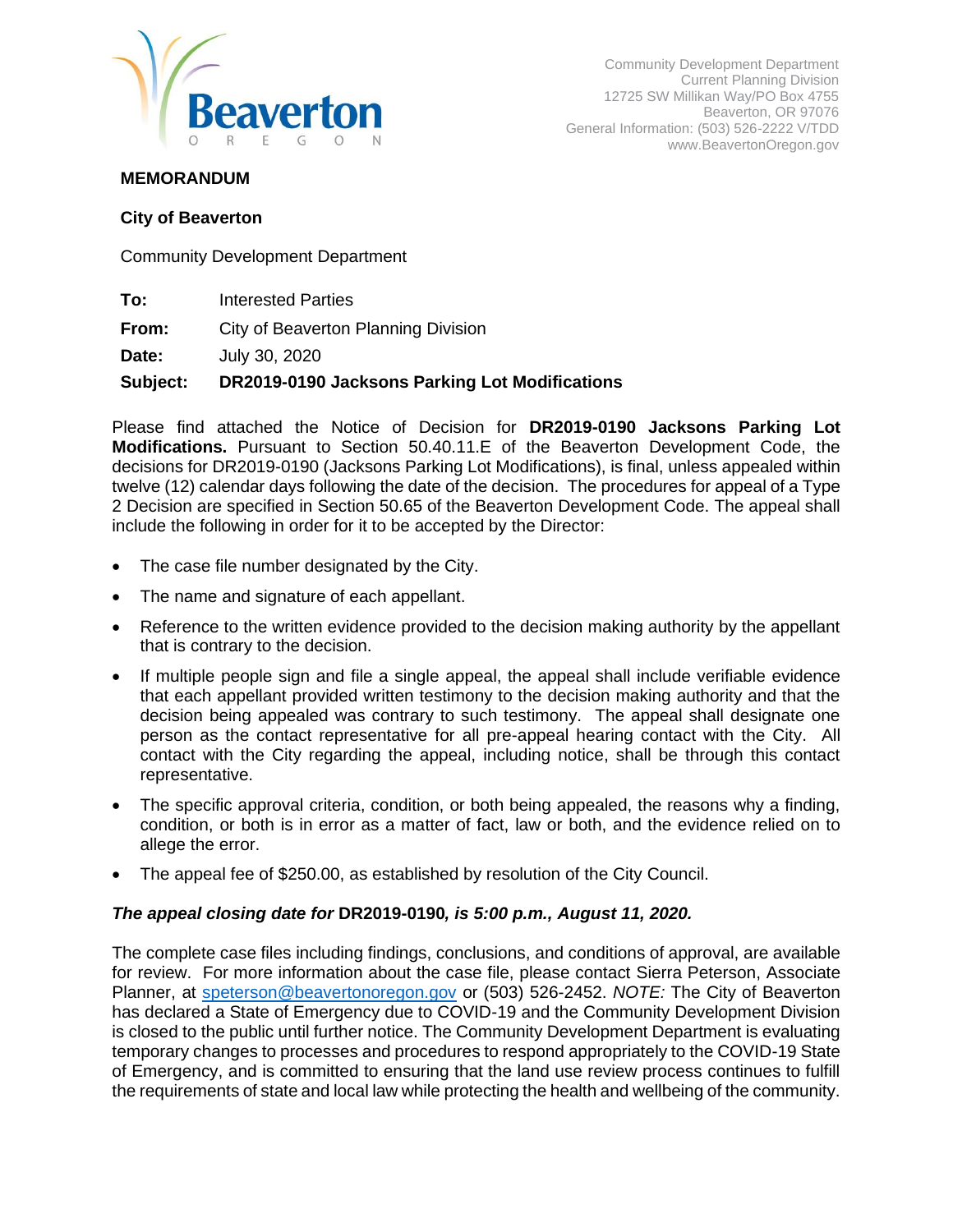

# **Staff Report**

STAFF REPORT DATE: July 30, 2020

| TO: | <b>Interested Parties</b> |
|-----|---------------------------|
|     |                           |

FROM: Sierra Peterson, Associate Planner

PROPOSAL: **Jackson Parking Lot Modifications (DR2019-0190)**

- LOCATION: The site is located at 8725 SW Hall Boulevard and 8880 SW Scholl Ferry Road, Tax Lots 01100 and 01501 of Washington County Assessor's Map 1S126BC.
- ZONING / NAC: CS Community Service (Commercial) / Greenway NAC
- SUMMARY: The applicant requests Design Review Two approval for modification of the on-site parking stall and landscaping configuration.
- PROPERTY OWNER: PacWest Energy LLC dba Jacksons Food Stores, Inc. 3450 East Commercial Court Meridian, Idaho 83642
- APPLICANT: Same as Property Owner

APPLICANT'S Barghausen Consulting Engineers, Inc. REPRESENTATIVE: Charles Moseley 18215 72<sup>nd</sup> Avenue South Kent, WA 98032

#### DECISION: **RECOMMENDATION OF APPROVAL of Jacksons Parking Lot Modifications (DR2019-0190)**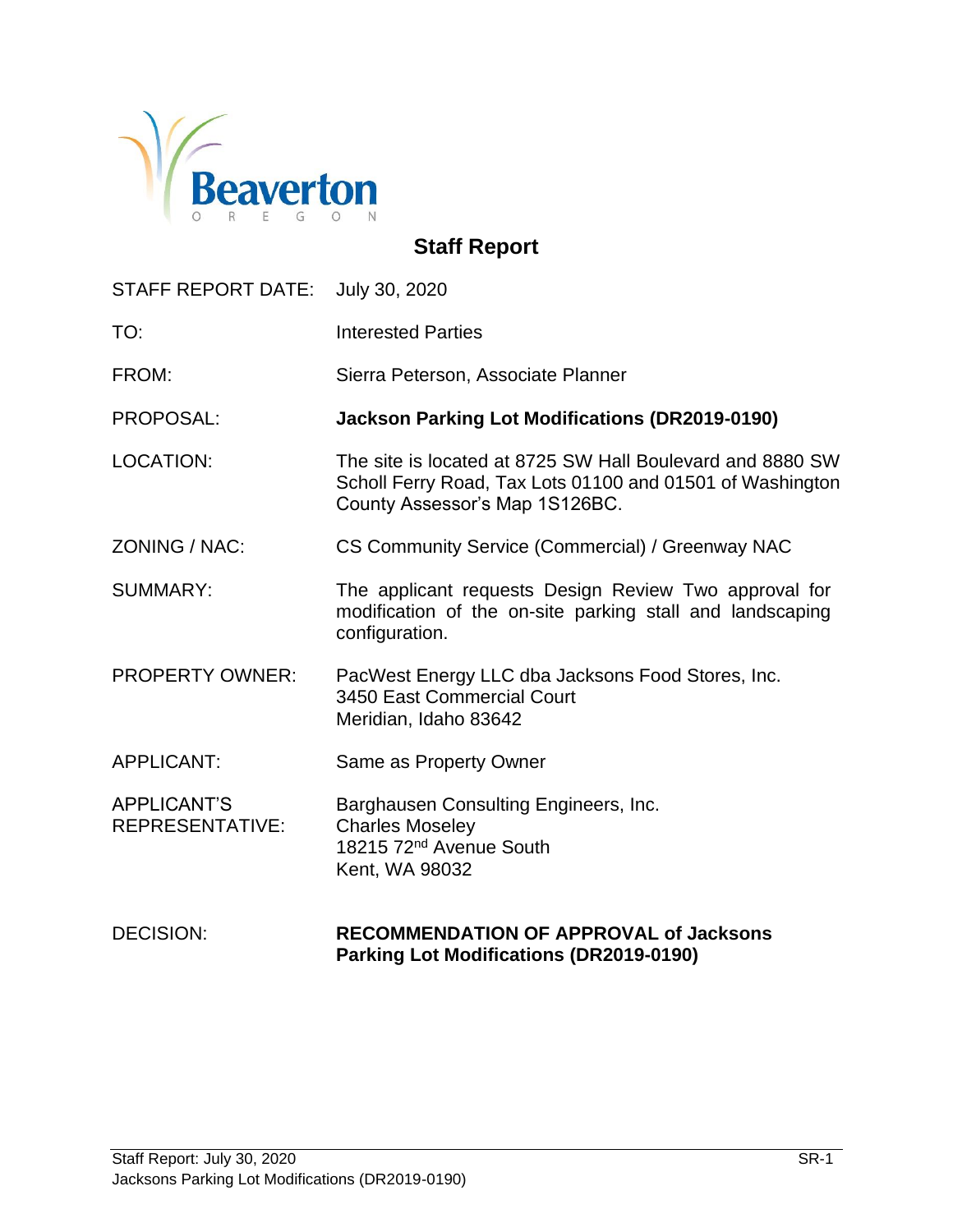## **BACKGROUND FACTS**

#### **Key Application Dates**

| <b>Application</b> | <b>Submittal Date</b> | <b>Application</b><br><b>Deemed</b><br><b>Complete</b> | $120$ -Day*      | $365 - Day**$ |
|--------------------|-----------------------|--------------------------------------------------------|------------------|---------------|
| DR2019-0190        | December 30, 2019     | June 12, 2020                                          | October 10, 2020 | June 12, 2021 |

\* Pursuant to Section 50.25.8 of the Development Code, this is the latest date, without a continuance, by which a final written decision on the proposal can be made.

\*\* This is the latest date, with a continuance, by which a final written decision on the proposal can be made.

#### **Existing Conditions Table**

| <b>Zoning</b>                                                | CS Community Service - Commercial Zoning District                                                                                                                                                                             |                                   |  |
|--------------------------------------------------------------|-------------------------------------------------------------------------------------------------------------------------------------------------------------------------------------------------------------------------------|-----------------------------------|--|
| <b>Current</b><br><b>Development</b>                         | The site is currently developed with a gas station and retail use.                                                                                                                                                            |                                   |  |
| Site Size &<br>Location                                      | The site is approximately 39,069 square feet (1S126BC01100: 16,552.8<br>square feet and 1S126BC01501: 22,215.6 square feet) in size. It is located<br>on the southeast corner of SW Hall Boulevard and SW Scholls Ferry Road. |                                   |  |
| <b>NAC</b>                                                   | Greenway                                                                                                                                                                                                                      |                                   |  |
| Surrounding                                                  | Zoning:<br>North: CS                                                                                                                                                                                                          | Uses:<br>North: Retail/Commercial |  |
| South: City of Tigard<br><b>Uses</b><br>East: City of Tigard |                                                                                                                                                                                                                               | South: Retail/Commercial          |  |
|                                                              |                                                                                                                                                                                                                               | East: Retail/Commercial           |  |
|                                                              | West: CS                                                                                                                                                                                                                      | <b>West: Retail/Commercial</b>    |  |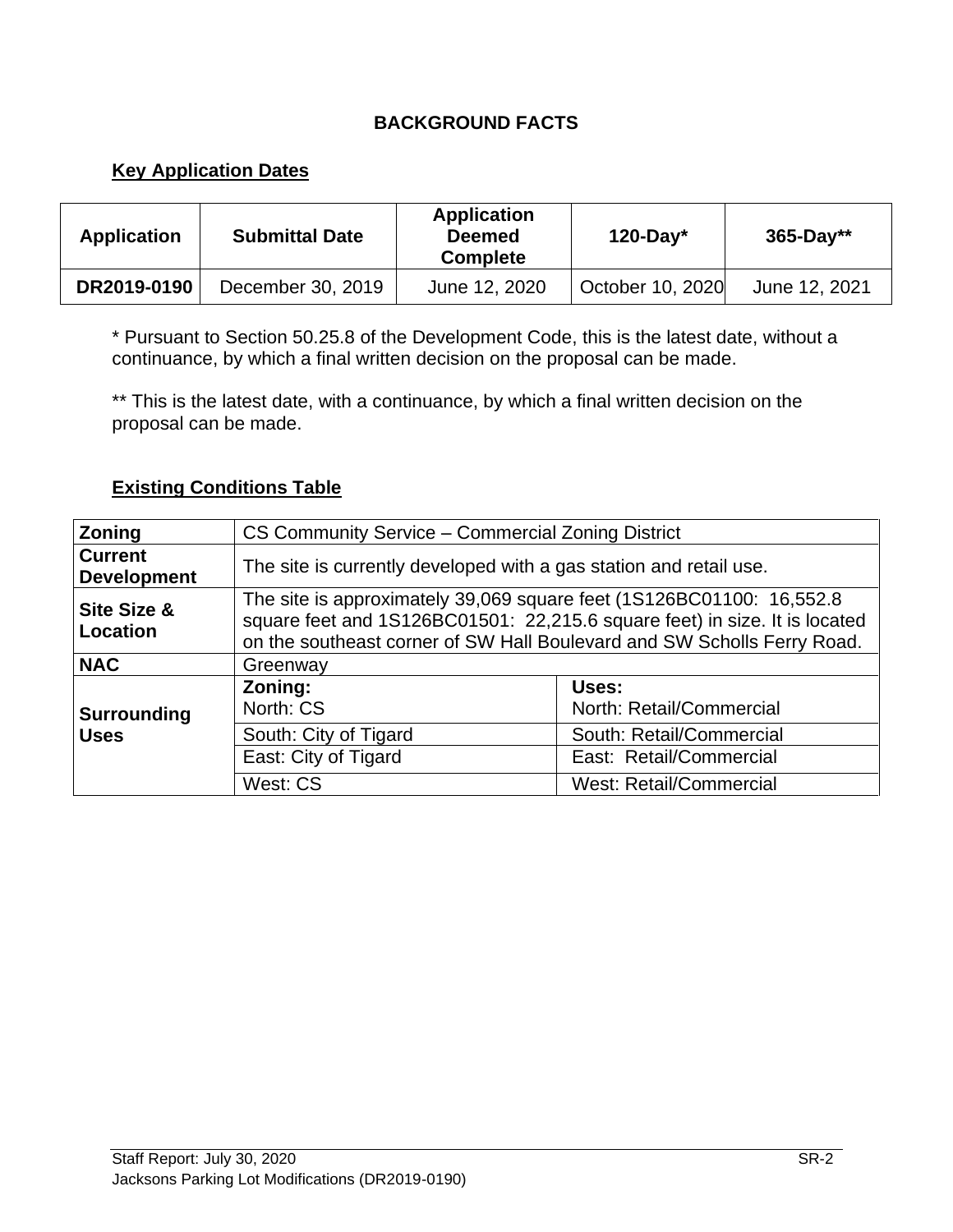## **DESCRIPTION OF APPLICATION AND TABLE OF CONTENTS**

|                                                                                                  | Page No.     |
|--------------------------------------------------------------------------------------------------|--------------|
| Attachment A:   Facilities Review Committee Technical Review and<br><b>Recommendation Report</b> | $FR1 - FR11$ |
| Attachment B:   DR2019-0190 Design Review Two                                                    | DR1-DR14     |
| Attachment C:   Conditions of Approval                                                           | COA1         |

## **Exhibits**

#### **Exhibit 1. Materials Submitted by Staff**

Exhibit 1.1 Zoning and Vicinity Map (page SR-4 of this report)

Exhibit 1.2 Aerial Map (page SR-5 of this report)

## **Exhibit 2. Materials Submitted by the Applicant**

Exhibit 2.1 Submittal Package

## **Agency Comment**

No agency comments received

#### **Public Comments**

No public comments received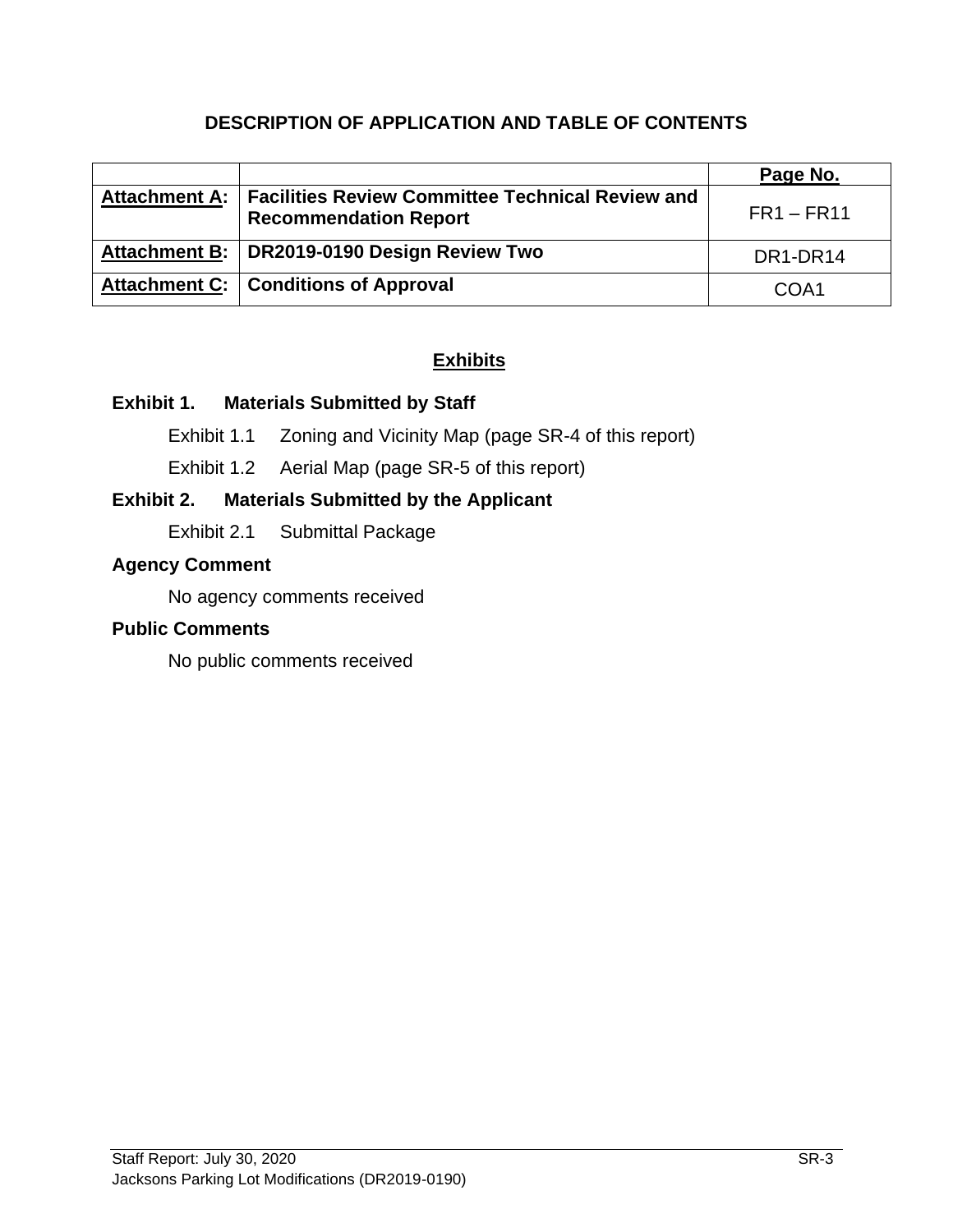**Exhibit 1.1 Zoning and Vicinity Map Jacksons Parking Lot Modification DR2019-0190**

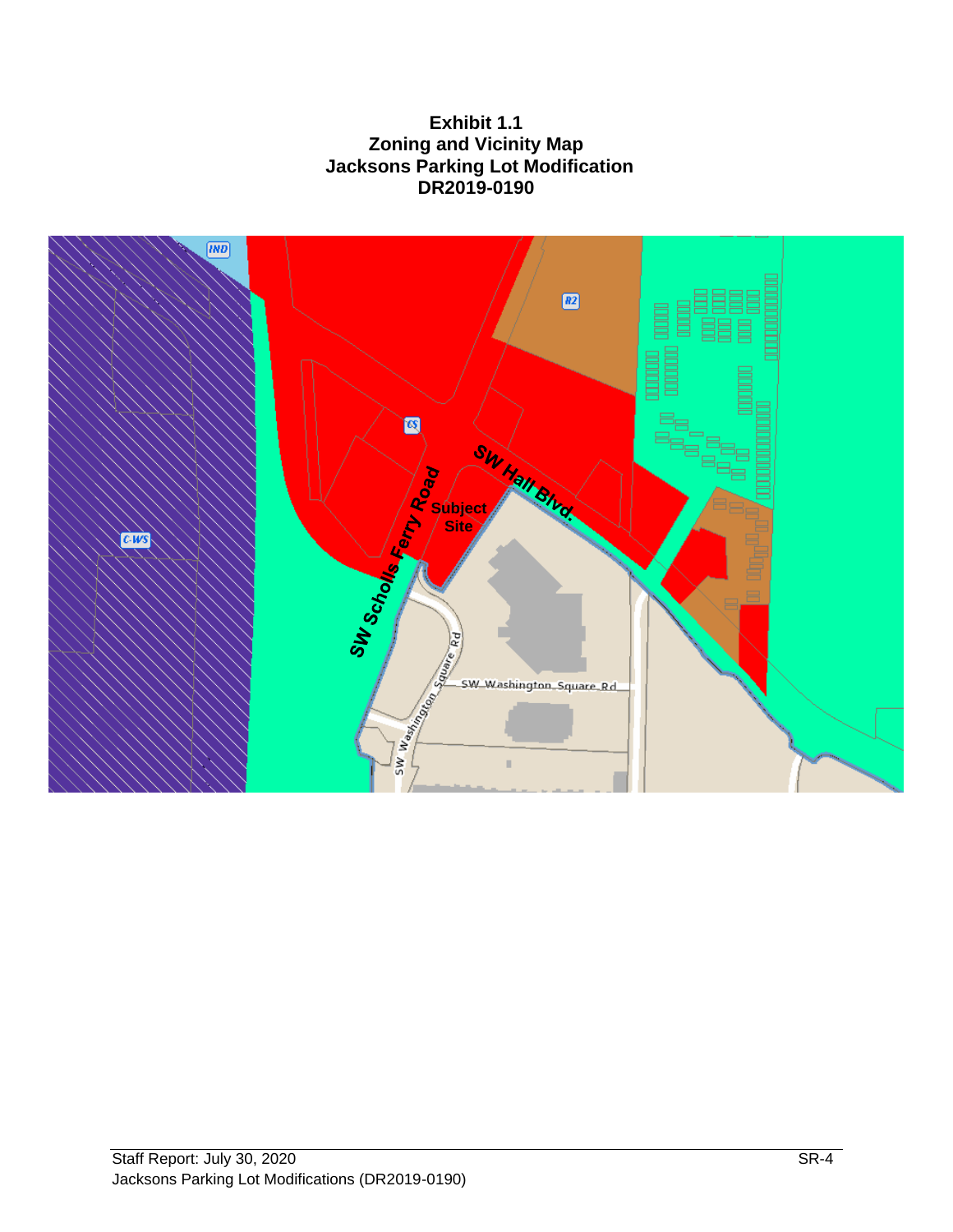**Exhibit 1.2 Aerial Map Jacksons Parking Lot Modification DR2019-0190**

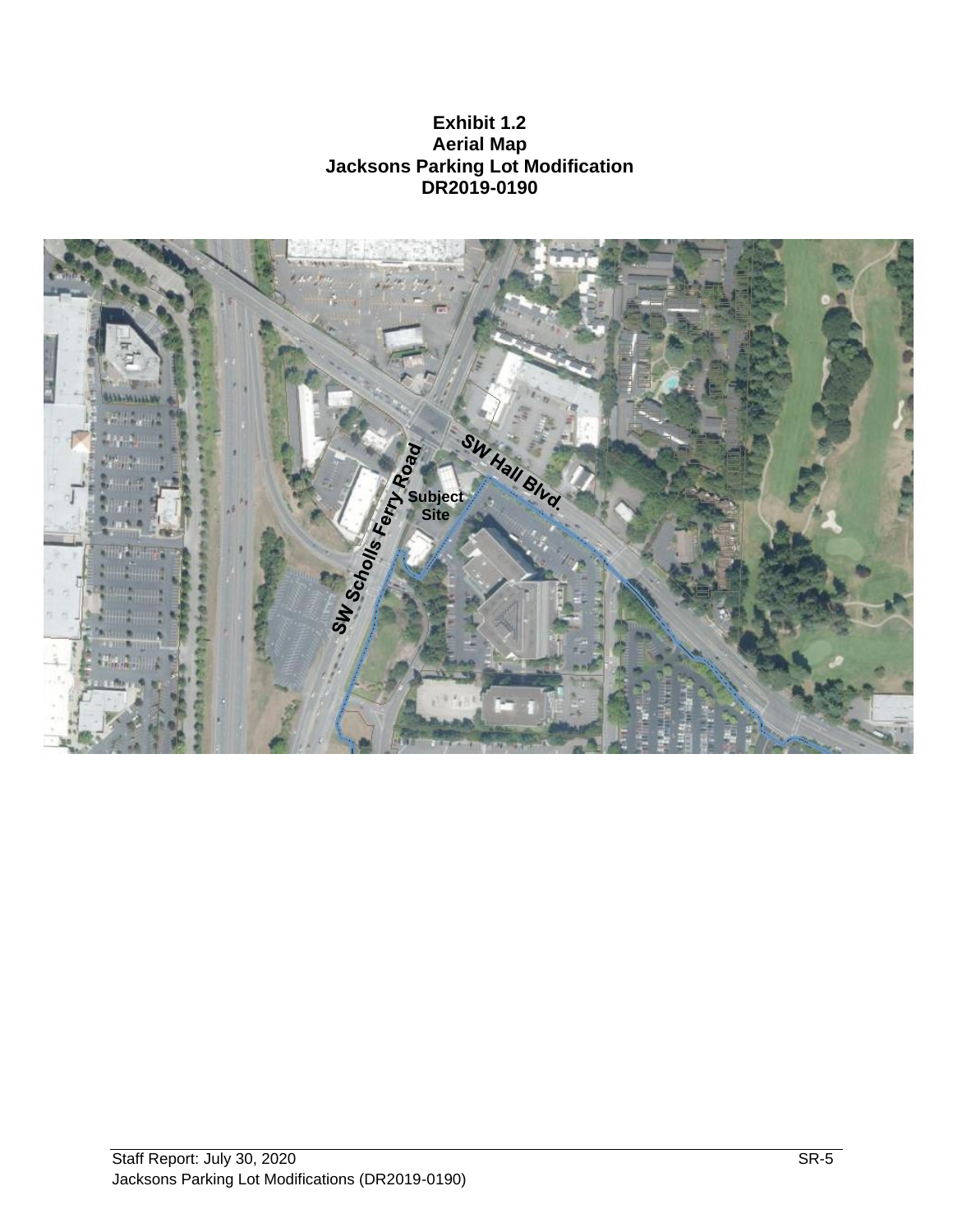## **FACILITIES REVIEW COMMITTEE TECHNICAL REVIEW AND RECOMMENDATIONS Jackson's Parking Lot Modifications (DR2019-0190)**

#### **Section 40.03.1 Facilities Review Committee:**

The Facilities Review Committee (Committee) has conducted a technical review of the application, in accordance with the criteria contained in Section 40.03 of the Development Code. The Committee's findings and recommended conditions of approval are provided to the decision-making authority. As they will appear in the Staff Report, the Facilities Review Conditions may be re-numbered and placed in different order.

The decision-making authority will determine whether the application as presented meets the Facilities Review approval criteria for the subject application and may choose to adopt, not adopt, or modify the Committee's findings, below.

**The Facilities Review Committee Criteria are reviewed for all criteria that are applicable to the submitted application as identified below:**

- **All twelve (12) criteria are applicable to the Design Review Two (DR2019- 0190) application.**
- **The Facilities Review Committee recommends approval of the Design Review Two (DR2019-0190) subject to the conditions of approval.**
- **A. All critical facilities and services related to the proposed development have, or can be improved to have, adequate capacity to serve the proposed development at the time of its completion.**

Chapter 90 of the Development Code defines "critical facilities" to be services that include public water, public sanitary sewer, storm water drainage and retention, transportation, and fire protection. The Committee finds that the proposal includes, or can be improved to have, necessary on-site and off-site connections and improvements to public water, public sanitary sewer and storm water drainage facilities. The City of Beaverton (City) is the sanitary sewer, storm drainage and water service provider to the site.

The property is developed with a gas station, convenience store and a retail building on a separate lot under the same ownership. The proposed project is for the reconfiguration of the existing parking lot and landscaping areas. No structural renovations or additions are proposed; therefore, the water, sanitary sewer, transportation and fire protection will be maintained for the existing structures and businesses.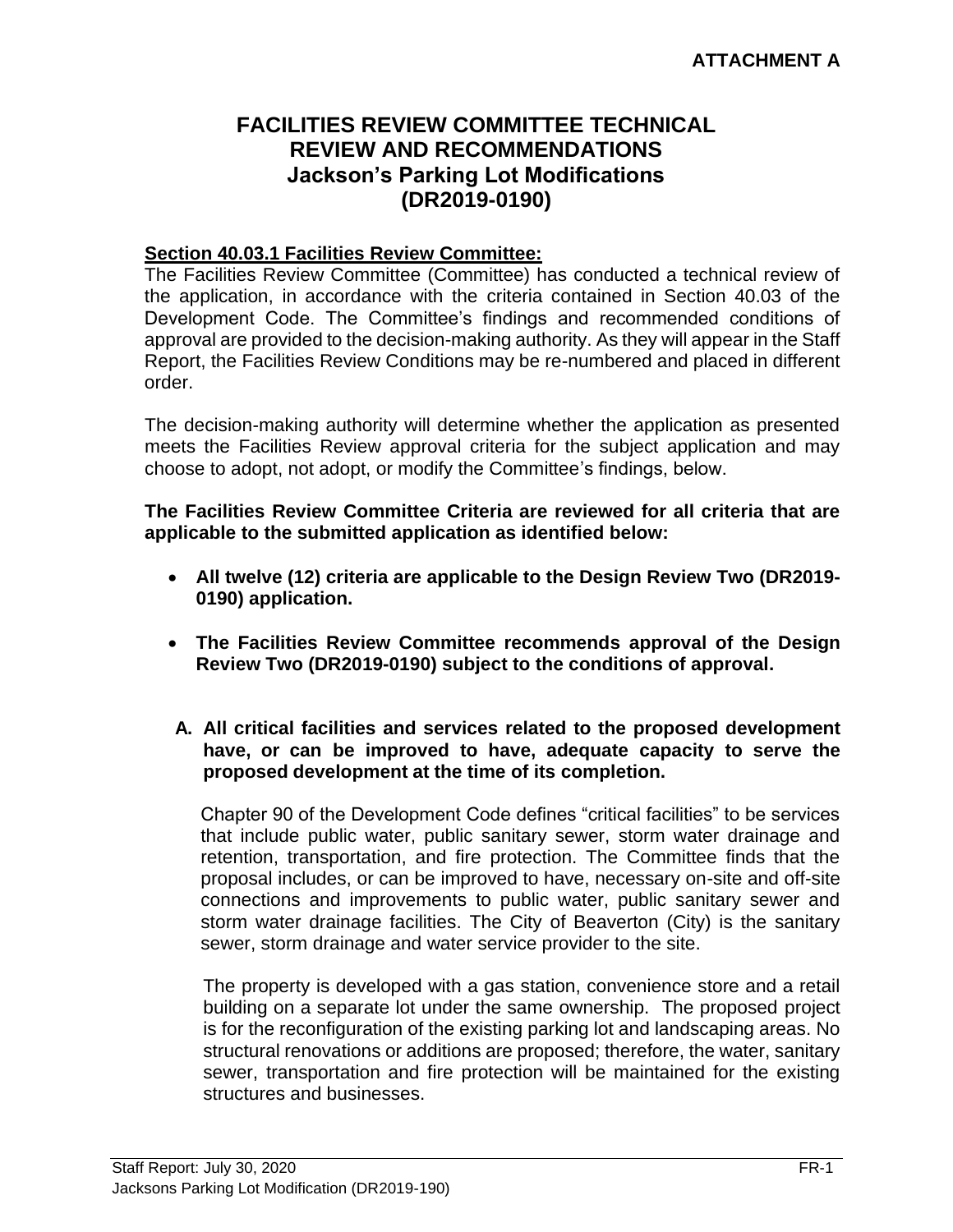The applicant has provided a City of Beaverton "Certified Impervious Surface Area Inventory and Water Quality Facility Information Sheet" stating that the new or modified impervious surface is less than 1,000 square feet, which is under the threshold for requiring stormwater facilities for the project. A condition of approval will require Site Development review if the modified area exceeds 1,000 square feet.

**Therefore, the Committee finds that with the condition of approvals, the proposal meets the criterion for approval.**

**B. Essential facilities and services related to the proposed development are available, or can be made available, with adequate capacity to serve the development prior to its occupancy. In lieu of providing essential facilities and services, a specific plan may be approved if it adequately demonstrates that essential facilities, services, or both will be provided to serve the proposed development within five (5) years of occupancy.**

Chapter 90 of the Development Code defines "essential facilities" to be services that include schools, transit improvements, police protection, and pedestrian and bicycle facilities in the public right-of-way. The applicant's plans and materials were shared with Beaverton School District, Tualatin Hills Park and Recreation District (THPRD), City Transportation staff and City Police Department.

#### **Schools**

The project does not involve the addition of residential units; therefore, school capacity will not be impacted.

#### Transit Improvements

The subject lot is adjacent to the bus stop at the corner of SW Hall Boulevard and SW Scholls Ferry Road, Route 76 provides frequent service between Hall/Greenburg to Meridian Park Hospital via Tigard Transit Center. There are two existing pedestrian walkways to the public right-of-way on SW Scholls Ferry Road to access the bus stop.

#### Police

To the date of this report Beaverton Police have not provided comments or recommendations to the Committee. Beaverton Police will serve the development site and any comments will be shared with the applicant.

#### Pedestrian and Bicycle Facilities

The subject property is adjacent to and accessed from two pedestrian access points on SW Scholls Ferry Road which is an arterial road under the jurisdiction of the State. The property is also adjacent to SW Hall Boulevard; however, there is only a vehicular driveway which does not provide pedestrian access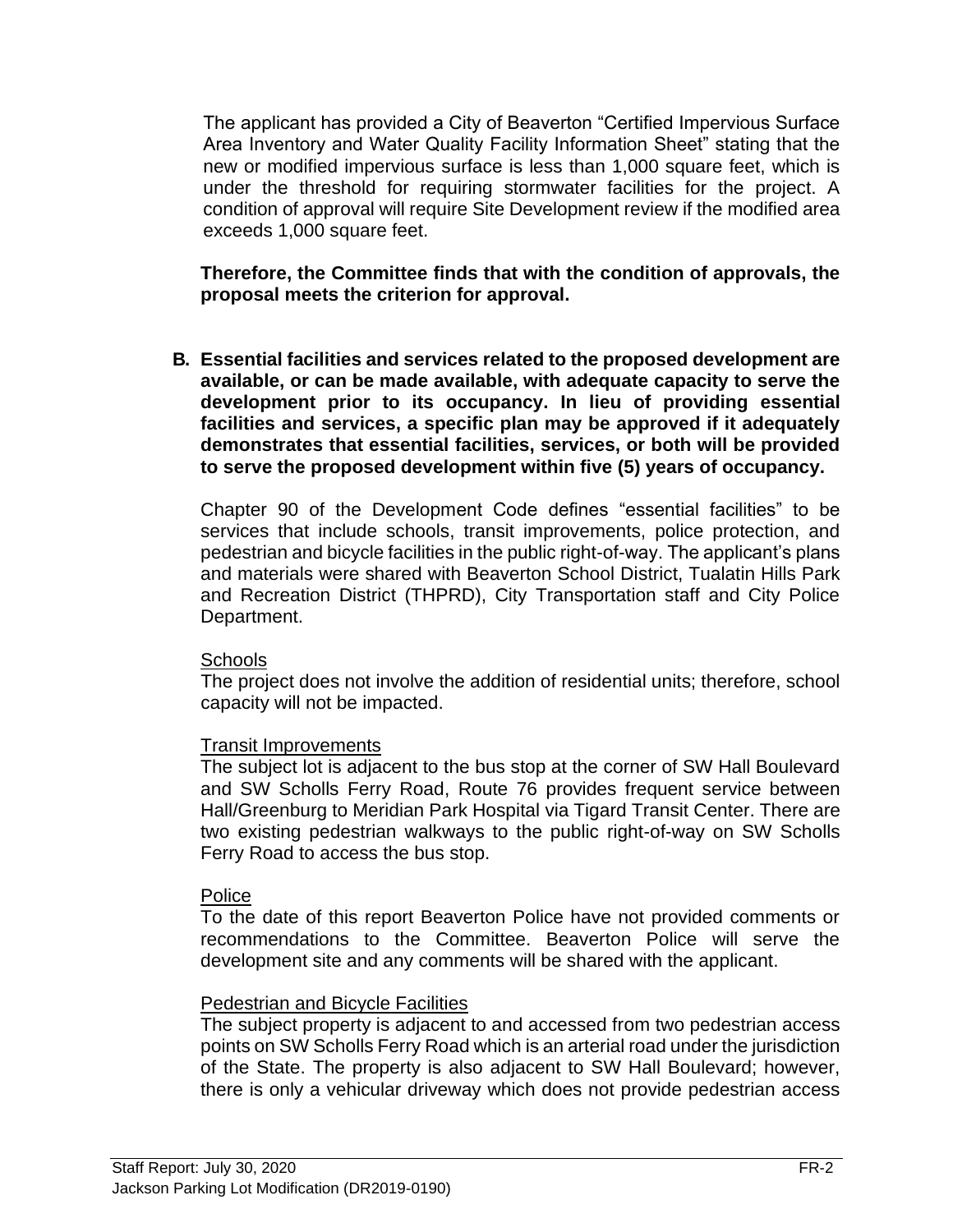to the site. All existing public right-of-way improvements are proposed to be maintained as existing.

Short-term and long-term bicycle parking spaces are required for retail uses. This specific project requires two (2) short-term spaces and two (2) long-term spaces. The plans specify a location; however, a condition of approval requires that prior to Site Development that the short-term and long-term bicycle parking spaces meet the bicycle parking design standards in the Engineering Design Manual.

#### Parks

The site will be served by the Tualatin Hills Park and Recreation District (THPRD). The applicant's materials were shared with THPRD who have not provided comments or recommendations to the Facilities Review Committee.

The Committee has reviewed the proposal and has found that the essential facilities and services to serve the site are adequate to accommodate the proposal as conditioned.

**Therefore, the Committee finds that with the condition of approvals, the proposal meets the criterion for approval.**

**C. The proposed development is consistent with all applicable provisions of Chapter 20 (Land Uses) unless the applicable provisions are modified by means of one or more applications which shall be already approved or which shall be considered concurrently with the subject application; provided, however, if the approval of the proposed development is contingent upon one or more additional applications, and the same is not approved, then the proposed development must comply with all applicable provisions of Chapter 20 (Land Uses).**

Staff cites the Code Conformance Analysis chart at the end of the Facilities Review Report, which evaluates the project as it relates to applicable code requirements of Chapter 20 for the Community Service zone, as applicable to the criterion. As demonstrated in the chart, the development proposal meets all criterion.

#### **Therefore, the Committee finds that the proposal meets the criterion for approval.**

**D. The proposed development is consistent with all applicable provisions of Chapter 60 (Special Requirements) and all improvements, dedications, or both, as required by the applicable provisions of Chapter 60 (Special**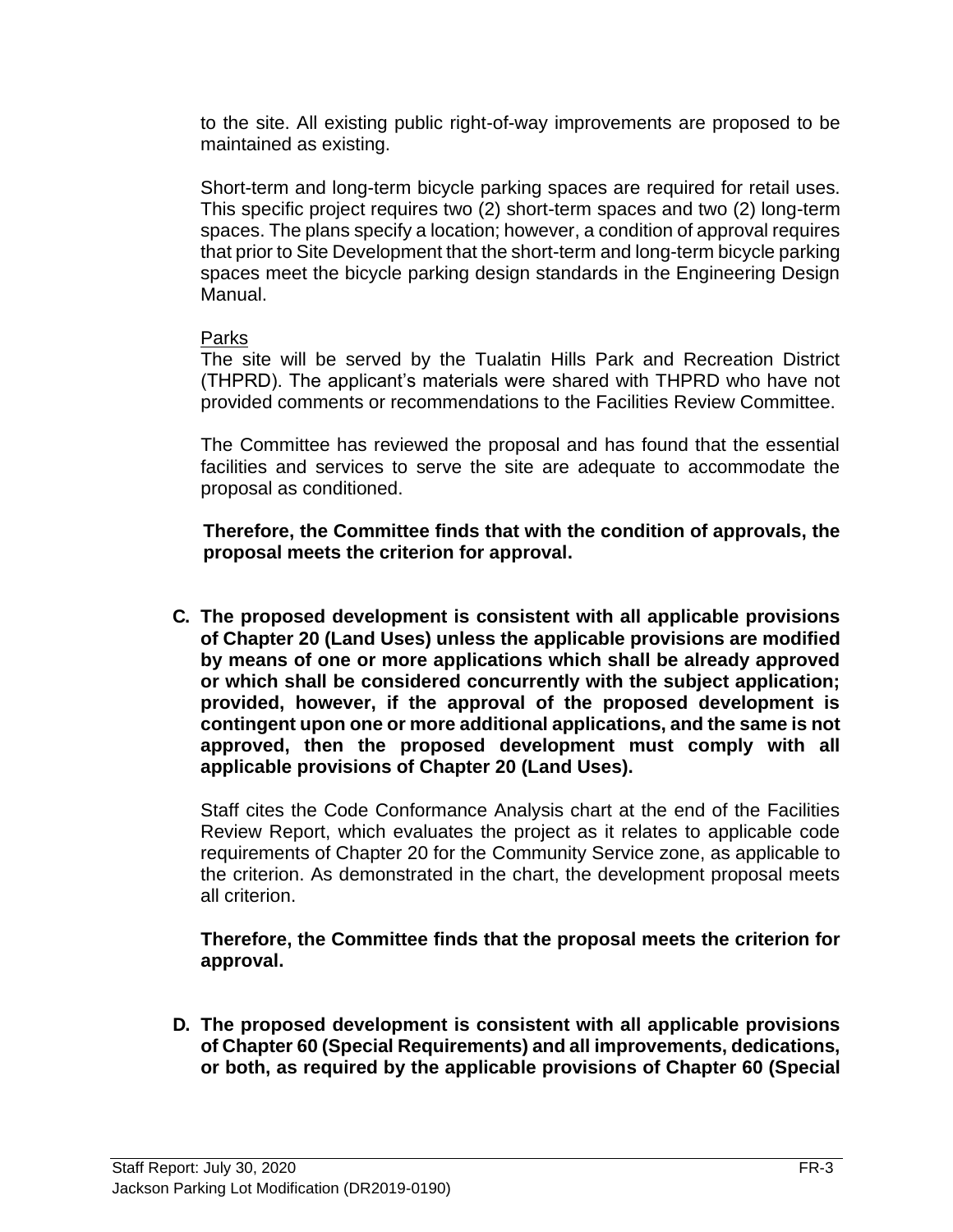#### **Requirements), are provided or can be provided in rough proportion to the identified impact(s) of the proposed development.**

The Committee cites the Code Conformance Analysis chart at the end of this report, which evaluates the proposal as it relates the applicable Code requirements of Chapter 60, as applicable to the above-mentioned criteria. Staff will provide findings for the applicable Design Review Standards (Code Section 60.05) as well as provisions applicable within the Design Review (DR2020-0190) section of the staff report.

#### Lighting (60.05)

The technical lighting standards apply to site modifications for roadways, access drives, parking lots, vehicle maneuvering areas, pathways and sidewalks and building entrances. The project will maintain the existing parking lot and building lighting, except for two existing 30-foot light poles that will be relocated on site for vehicle maneuvering areas.

#### Off-Street Parking (Section 60.30)

The standard parking ratio for retail uses in the Community Service zone is 3.3 spaces per thousand square feet, and a maximum limit of 5.1 spaces per 1,000 square feet in Parking Zone A.

There is 6,882 square feet of gross floor area for the two buildings and the minimum number of parking spaces is 23. The maximum allowed in Zone A is 35 parking spaces. The proposed parking lot remodel provides 23 perpendicular spaces which meets the minimum required but does not exceed the maximum allowed in Zone A. An additional four (4) parallel spaces are provided that do not count toward the minimum required; this increases the parking provided total to 27 spaces, which does not exceed the maximum allowed in Zone A.

#### Street and Bicycle and Pedestrian Connection Requirements (Section 60.55.25)

The applicant's plans show that two existing public pedestrian improvements extend to the boundaries of the site adjacent to SW Scholls Ferry Road and connect to all on-site pedestrian circulation. The applicant's plans show concrete walkways internal to the site to both building entrances, connecting the proposed building to the abutting public circulation system in a direct and efficient manner. The entrances connect to the reconfigured parking area. Due to the scope of work, additional entrances would not be required at this time pursuant to the scope of work. At such time the property is redeveloped the number of pedestrian connections to the public right-of-way would need to meet code.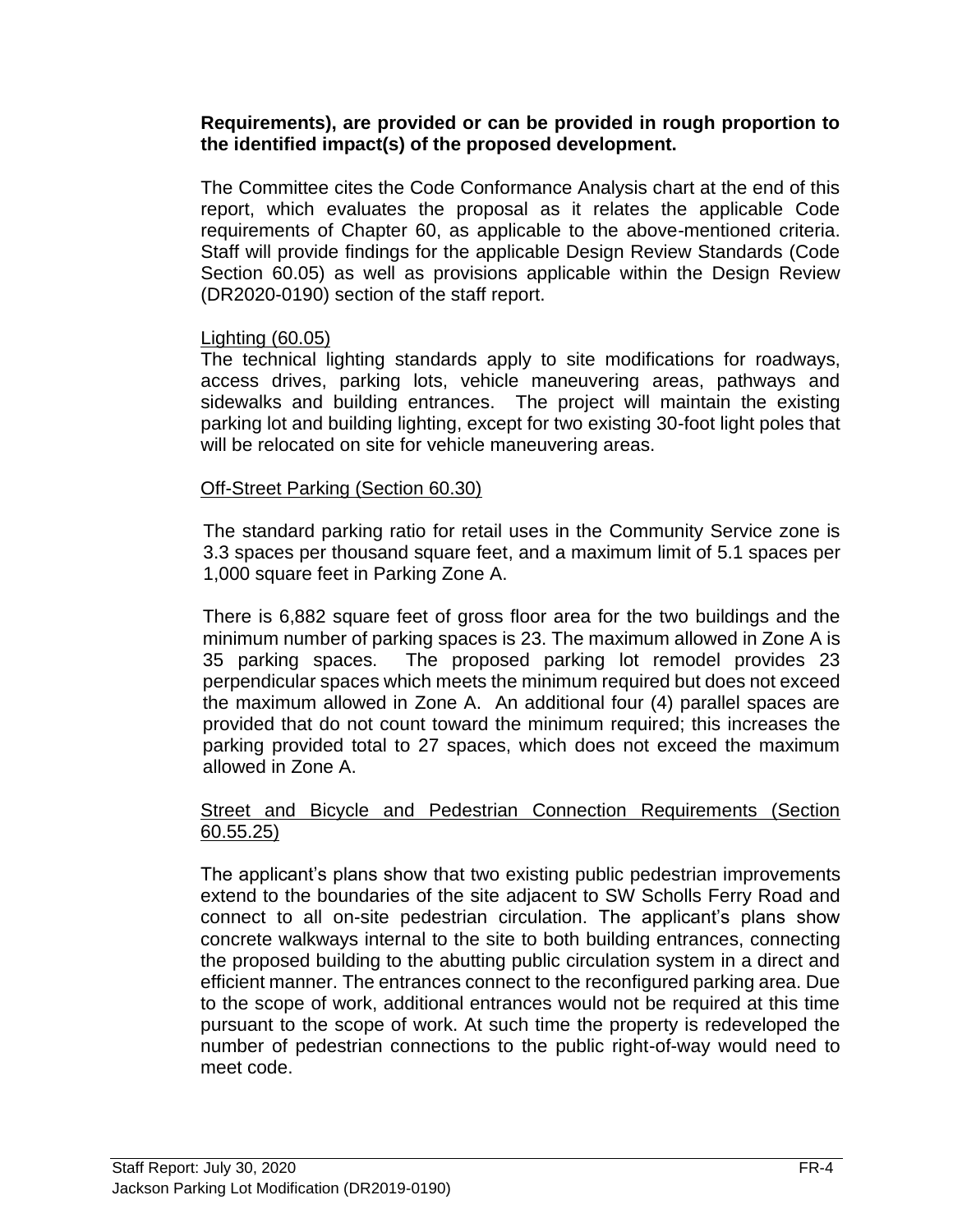Trees and Vegetation (Section 60.60)

No Protected Trees (Significant Individual Trees, Historic Trees, Mitigation Trees and trees within a Significant Natural Resource Area (SNRA) or Significant Grove) are found onsite.

#### Utility Undergrounding (Section 60.65)

The project does not include the construction or renovation of structures; therefore, there are no new utilities.

**Therefore, the Committee finds that the proposal meets the criterion for approval.**

**E. Adequate means are provided or can be provided to ensure continued periodic maintenance and necessary normal replacement of the following private common facilities and areas, as applicable: drainage facilities, roads and other improved rights-of-way, structures, recreation facilities, landscaping, fill and excavation areas, screening and fencing, ground cover, garbage and recycling storage areas, and other facilities not subject to maintenance by the City or other public agency.**

The applicant states that this proposal is for the reconfiguration of striped parking spaces and landscaping. The development has been in place for many years and common facilities and areas are currently maintained. The proposed improvements will not preclude the owner from providing trash and recycling facilities, landscaping and parking facility maintenance and building maintenance.

**Therefore, the Committee finds that the proposal meets the criterion for approval.**

#### **F. There are safe and efficient vehicular and pedestrian circulation patterns within the boundaries of the development.**

The existing pedestrian entrances will be maintained on site and will not substantially change the traffic patterns of the established retail site. The pedestrian facilities are clearly marked across drive aisles or are separated when adjacent to parking spaces and drive aisles. New pedestrian paths are provided to the new parking spaces that are constructed out of concrete and provide access to the two buildings. The walkways are located in front of the parking spaces and are perpendicular to the head-in parking spaces; therefore, a condition is required to show the location of and the standard specification for proposed bollards where head-in parking stalls are located next to pedestrian walkways.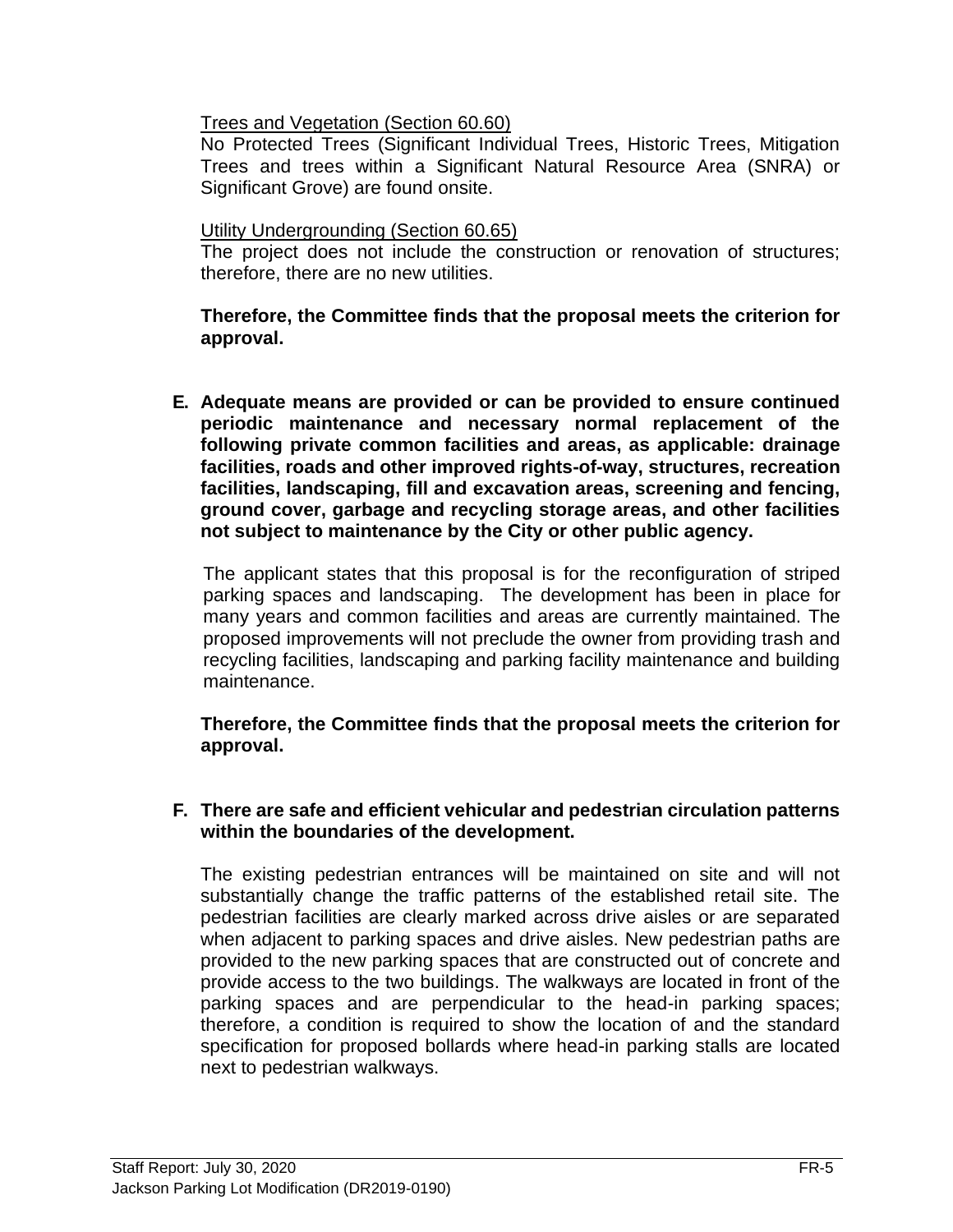**Therefore, the Committee finds that with the condition of approvals, the proposal meets the criterion for approval.**

**G. The development's on-site vehicular and pedestrian circulation systems connect to the surrounding circulation systems in a safe, efficient, and direct manner.**

The proposed project is for the reconfiguration of the parking and pedestrian circulation on site to provide more parking and better connect the two properties under the same ownership. The new parking area will replace an existing drive aisle. New pedestrian paths are proposed adjacent to the new striped parking spaces and will be in stamped concrete. The existing vehicular and pedestrian circulation systems that connect to the surrounding systems including public streets will be maintained. The development's on-site vehicular and pedestrian circulation systems connect to the surrounding circulation systems in a safe, efficient and direct manner.

**Therefore, the Committee finds the proposal meets the criterion for approval.**

**H. Structures and public facilities serving the development site are designed in accordance with adopted City codes and standards and provide adequate fire protection, including, but not limited to, fire flow.**

TVF&R has reviewed the proposed development and has provided a Service Provider Letter dated December 31, 2019 with no conditions of approval. The proposal will show compliance to the City's Building Code Standards prior to issuance of Site Development and Building permits, which includes compliance with TVF&R standards.

**Therefore, the Committee finds that with the conditions of approval the proposal meets the criterion for approval.**

**I. Structures and public facilities serving the development site are designed in accordance with adopted City codes and standards and provide adequate protection from crime and accident, as well as protection from hazardous conditions due to inadequate, substandard or ill-designed development.**

The proposed project has been designed to meet City codes and standards for an addition to an existing building and the reconfiguration of parking in an existing parking lot and will provide adequate protection from crime and accident to the maximum extent practicable. The Committee finds that review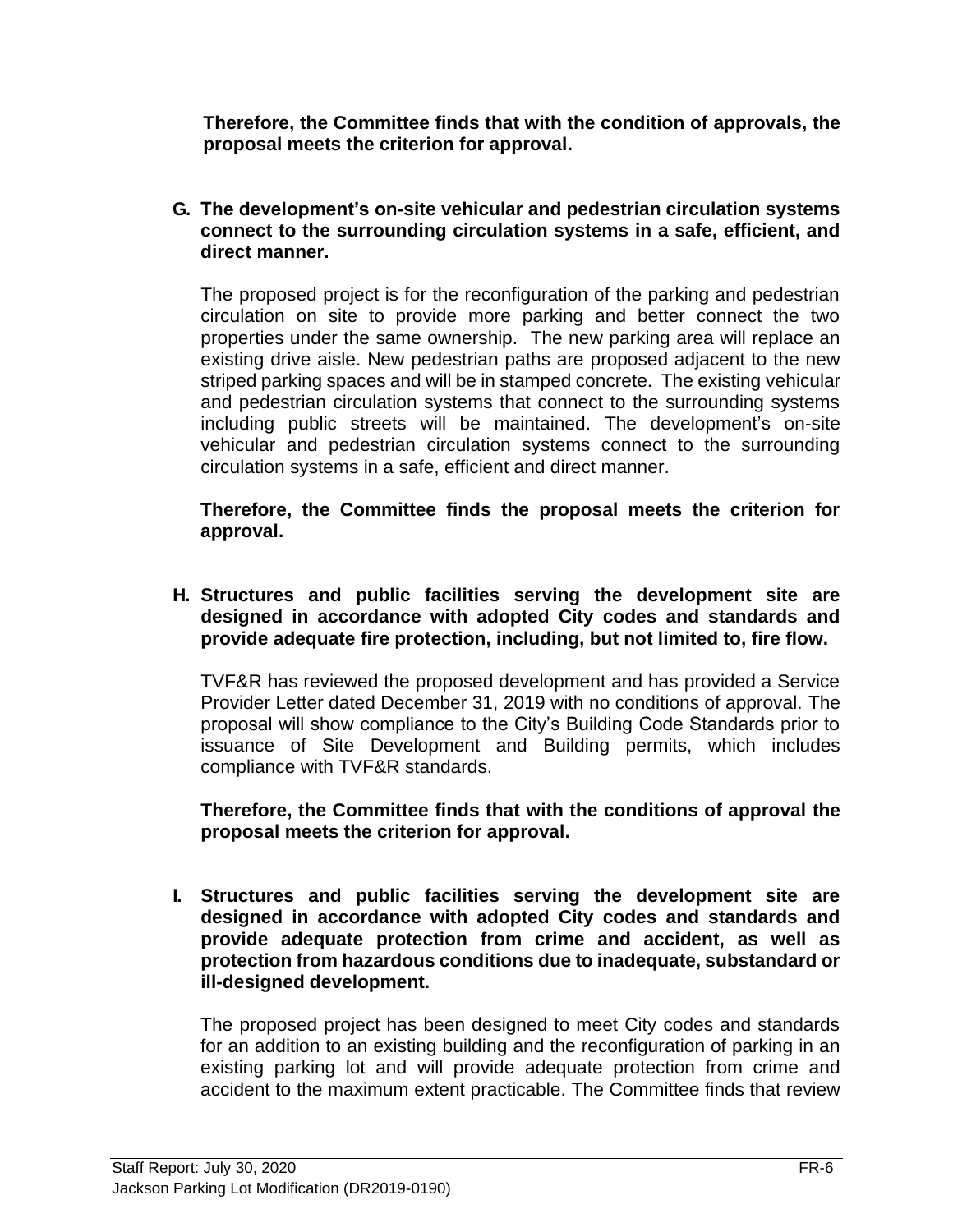of the construction documents at the Building and Site Development permit stages will ensure protection from hazardous conditions due to inadequate, substandard or ill-designed development.

**Therefore, the Committee finds that the proposal meets the criterion for approval.**

**J. Grading and contouring of the development site is designed to accommodate the proposed use and to mitigate adverse effect(s) on neighboring properties, public right-of-way, surface drainage, water storage facilities, and the public storm drainage system.**

The proposal is for the reconfiguration of an existing parking lot on a developed site. No significant changes are proposed to grading and the existing site slopes gradually toward the street. The proposed project modifies less than 1,000 square feet; therefore, a drainage plan is not required.

**Therefore, the Committee finds that the proposal meets the criterion for approval.**

**K. Access and facilities for physically handicapped people are incorporated into the development site and building design, with particular attention to providing continuous, uninterrupted access routes.**

The development will be required to meet all applicable accessibility standards of the International Building Code, the Fire Code, and other standards as required by the American Disabilities Act (ADA). Compliance with ADA requirements are reviewed at the time of Building permit application. Conformance with the technical design standards for Code accessibility requirements are to be shown on the approved construction plans associated with Site Development and Building Permit approvals.

There are two existing ADA parking spaces onsite: one parking space is located adjacent to the Jackson's retail entrance and one located in front of the building on the adjacent site under the same ownership. No significant renovations are proposed to the ADA facilities onsite and will be maintained. The Committee finds that as proposed, it appears that the general site layout can meet accessibility requirements.

#### **Therefore, the Committee finds that the proposal meets the criterion for approval.**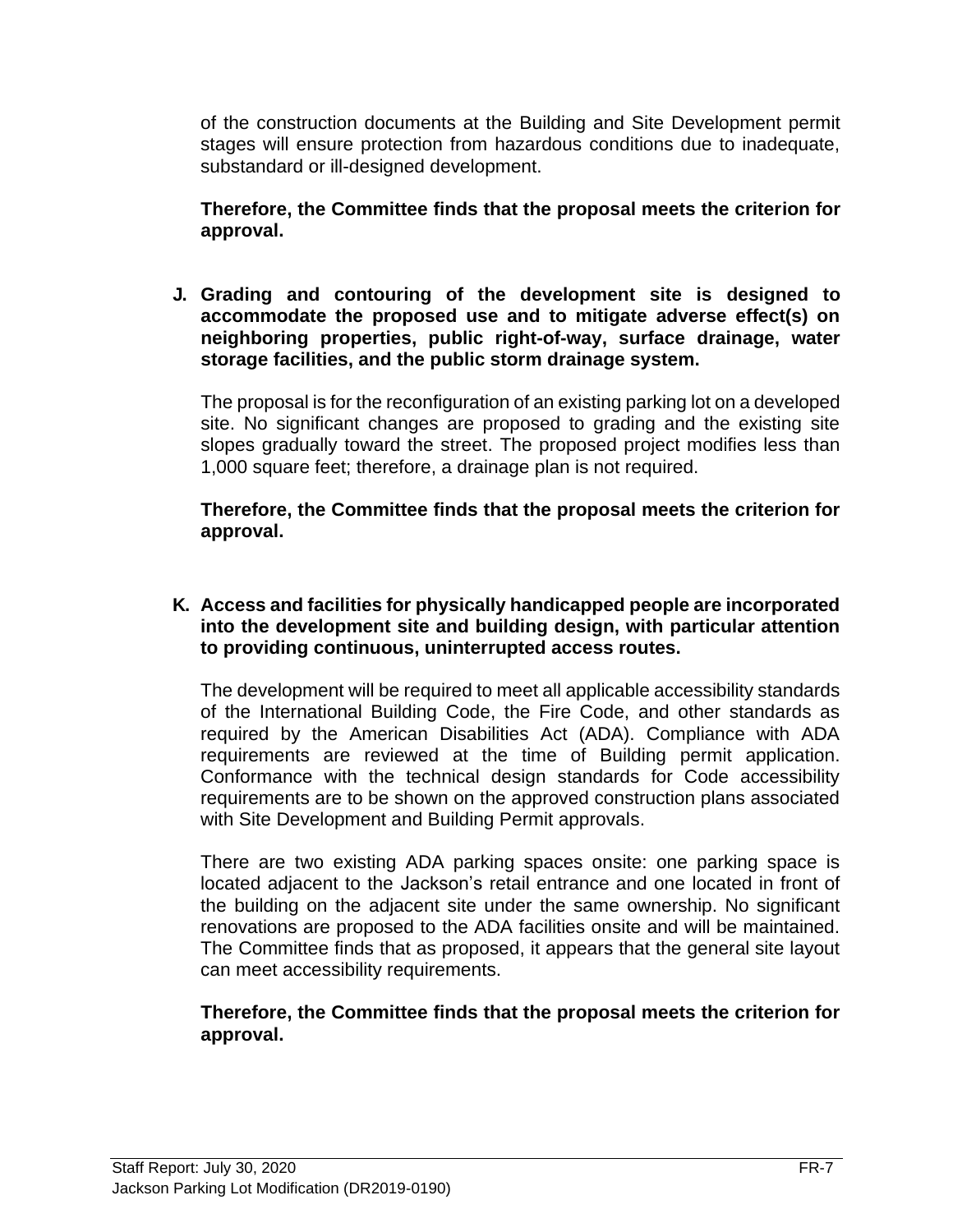#### **L. The application includes all required submittal materials as specified in Section 50.25.1 of the Development Code.**

The Design Review application was submitted on December 30, 2019. Staff deemed the project complete on June 12, 2020. In the review of the materials during the application review, the Committee finds that all applicable application submittal requirements, identified in Section 50.25.1 are contained within this proposal.

**Therefore, the Committee finds that the proposal meets the criterion for approval.**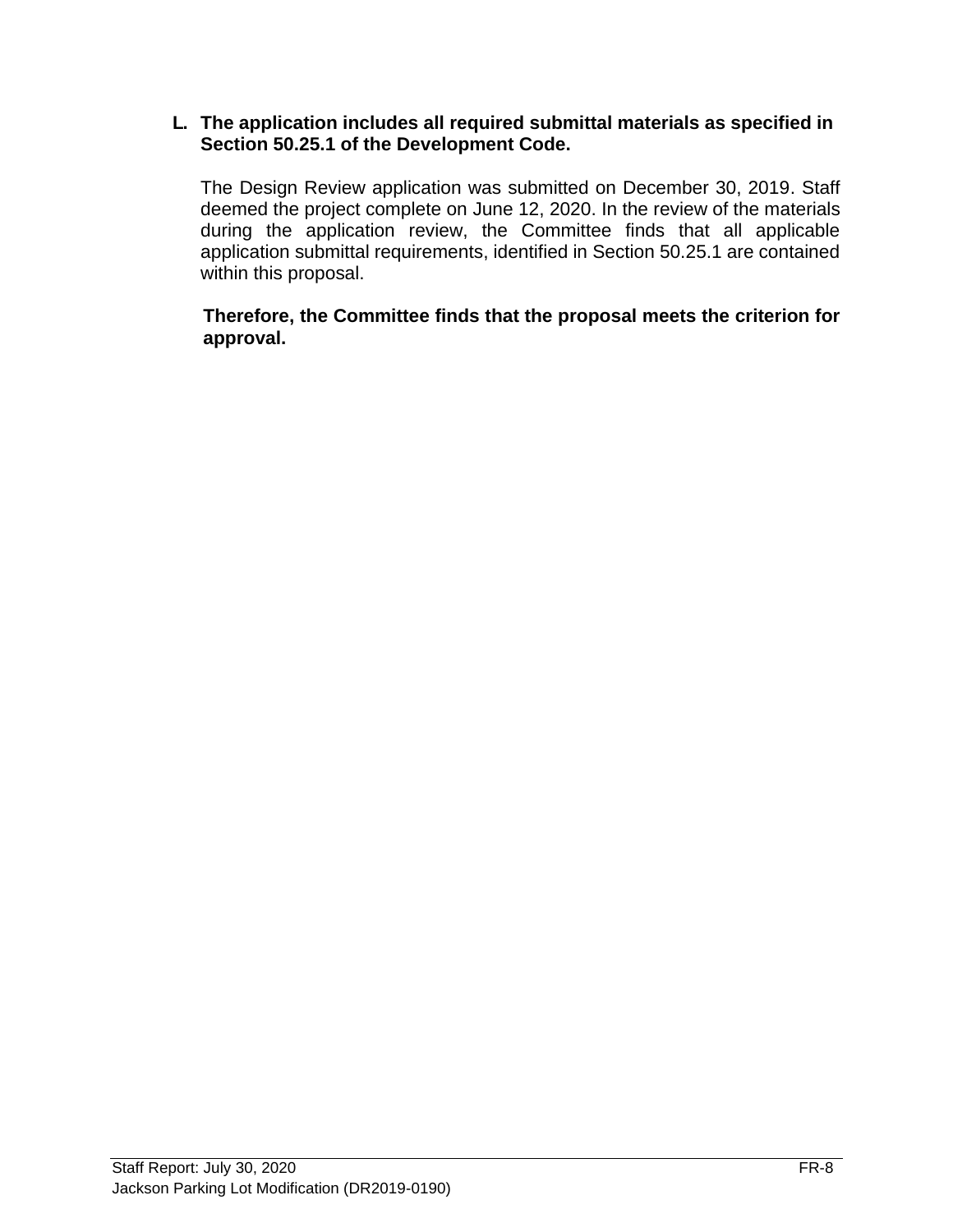# **Code Conformance Analysis**

## **Chapter 20 Use and Site Development Requirements Community Service (CS) Zoning District**

| <b>CODE STANDARD</b>              | <b>CODE</b><br><b>REQUIREMENT</b>                                                                 | <b>PROJECT PROPOSAL</b>                                                                                                     | <b>MEETS</b><br>CODE? |
|-----------------------------------|---------------------------------------------------------------------------------------------------|-----------------------------------------------------------------------------------------------------------------------------|-----------------------|
|                                   | Development Code 20.20.20                                                                         |                                                                                                                             |                       |
| Use - Retail Trade                | Permitted                                                                                         | Reconfigured parking for retail<br>uses.                                                                                    | <b>Yes</b>            |
|                                   |                                                                                                   | <b>Development Code Section 20.10.15 (Community Service)</b>                                                                |                       |
| Minimum Land Area                 | 7,000 square feet                                                                                 | 1S126BC01100: 16,552.8 SF<br>1S126BC01501: 22,215.6 SF<br>Total site area: 39,069 SF                                        | <b>Yes</b>            |
| <b>Lot Dimensions</b>             | Min. Width $= 70$<br>Min. Depth $= 100$                                                           | The width of 110 feet for the<br>northern lot and 184 feet for<br>southern lot. The lot depth is<br>approximately 130 feet. | Yes                   |
| <b>Minimum Yard Setbacks</b>      | Front = $20$ feet<br>Corner lot side $= 20$<br>feet<br>Interior side $= 10$<br>feet<br>$Rear = 0$ | No new structures or additions<br>are proposed with the project.                                                            | N/A                   |
| <b>Maximum Building</b><br>Height | 60 feet                                                                                           | No structures proposed.                                                                                                     | N/A                   |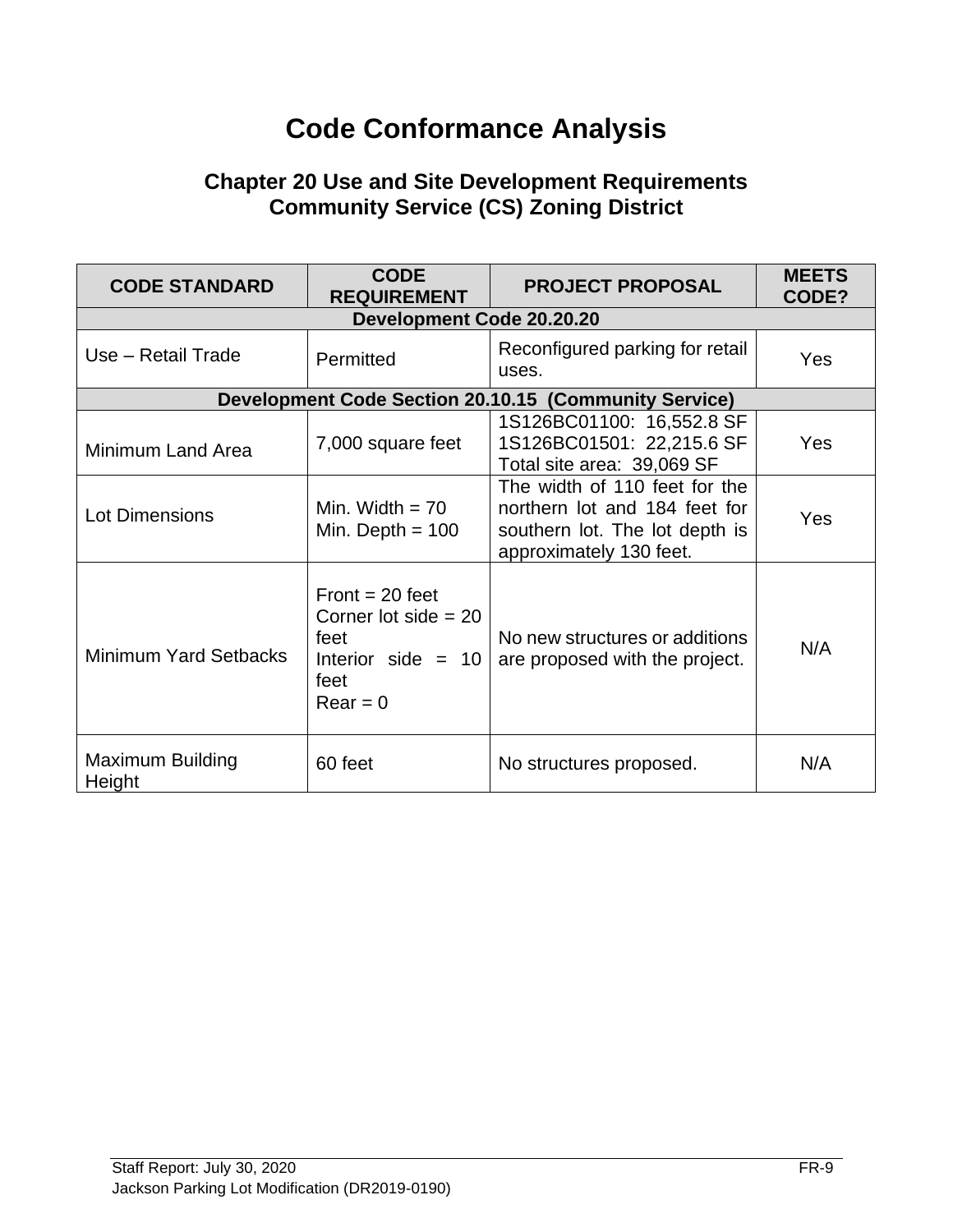# **Chapter 60 Special Requirements**

| <b>CODE</b><br><b>STANDARD</b>                                             | CODE REQUIREMENT PROJECT PROPOSAL                                                                                                                                 |                                                                                                                                                                                                         | <b>MEETS</b><br>CODE?                             |
|----------------------------------------------------------------------------|-------------------------------------------------------------------------------------------------------------------------------------------------------------------|---------------------------------------------------------------------------------------------------------------------------------------------------------------------------------------------------------|---------------------------------------------------|
|                                                                            |                                                                                                                                                                   | <b>Development Code Section 60.05</b>                                                                                                                                                                   |                                                   |
| <b>Design Review</b><br>Principles,<br>Standards, and<br><b>Guidelines</b> | Requirements for<br>new development,<br>redevelopment, add<br>additions.                                                                                          | The applicant has requested to<br>be reviewed pursuant to the<br>Design Review Standards and<br>Guidelines.                                                                                             | See DR2019-<br>0190 Section<br>of Staff<br>Report |
|                                                                            | <b>Development Code Section 60.10</b>                                                                                                                             |                                                                                                                                                                                                         |                                                   |
| Floodplain<br><b>Regulations</b>                                           | Requirements for<br>development within<br>floodplains.                                                                                                            | The subject lot is not located<br>within a floodplain.                                                                                                                                                  | N/A                                               |
|                                                                            | <b>Development Code Section 60.15</b>                                                                                                                             |                                                                                                                                                                                                         |                                                   |
| <b>Land Division</b><br>Standards                                          | Grading and tree<br>protection standards<br>pertaining to land<br>divisions.                                                                                      | The existing lot is not<br>proposed to be altered.                                                                                                                                                      | N/A                                               |
|                                                                            | <b>Development Code Section 60.30</b>                                                                                                                             |                                                                                                                                                                                                         |                                                   |
| Off-street motor vehicle<br>parking                                        | Retail, including<br>shopping center and<br>service businesses:<br>3.3 spaces for each 1,000<br>square feet.<br>Min Required: 23 spaces<br>Max Allowed: 35 spaces | The applicant's narrative states<br>that there will be 27 parking<br>spaces on the subject site.                                                                                                        | Yes                                               |
| <b>Required Bicycle</b><br>Parking<br>Short Term and Long<br>Term          | <b>Retail</b><br>Short term: 2 spaces or<br>1 space per 12,000 sq.<br>ft. of floor area<br>Long Term: 2 spaces or<br>1 space per 12,000 sq.<br>ft. of floor area  | Bicycle facility location has been<br>shown on the plans; however, a<br>condition of approval requires the<br>parking details be shown on the<br>plans prior to issuing the Site<br>Development permit. | Yes, w/COA                                        |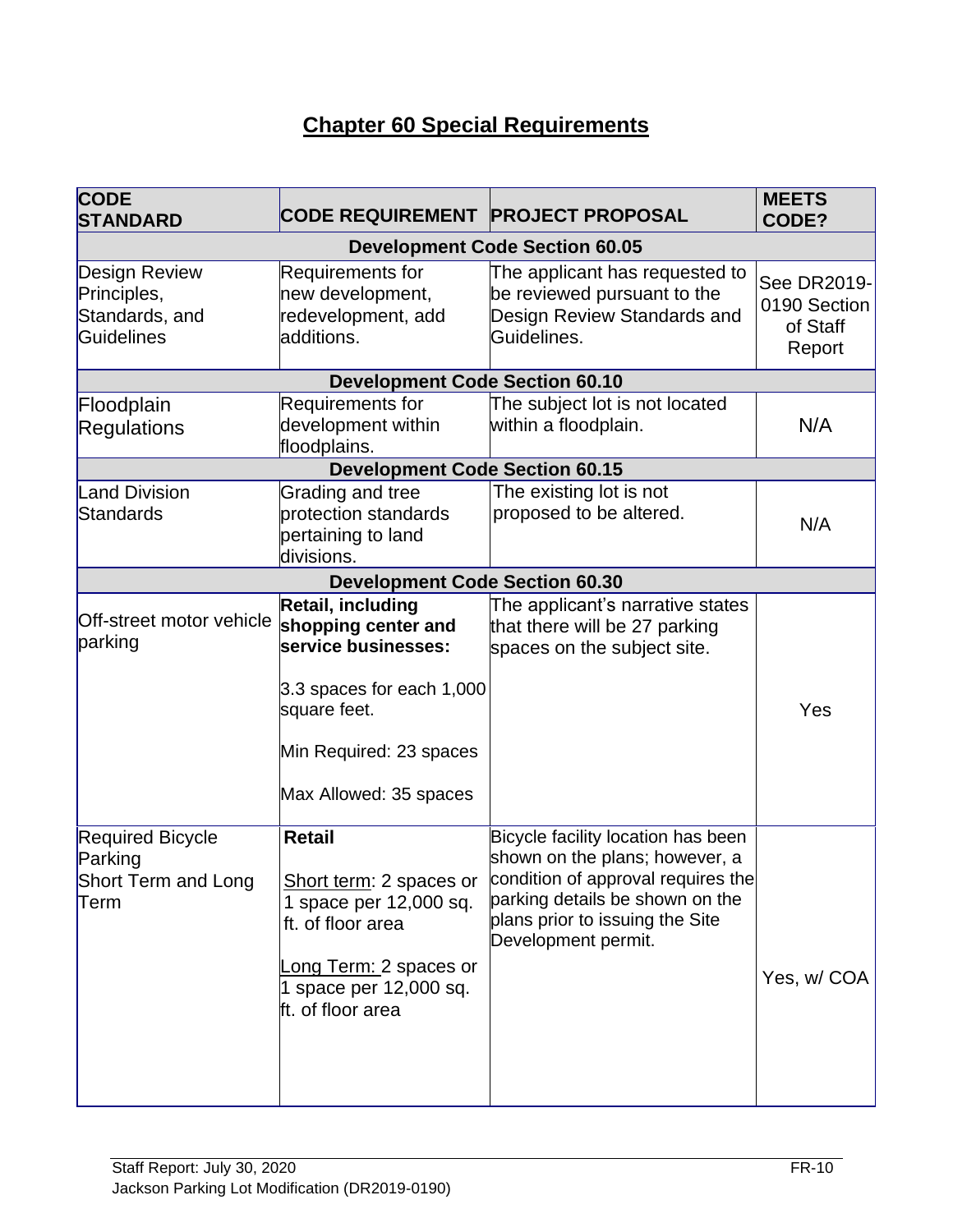| <b>Development Code Section 60.33</b>                                    |                                                                           |                                                                                                    |     |
|--------------------------------------------------------------------------|---------------------------------------------------------------------------|----------------------------------------------------------------------------------------------------|-----|
| <b>Park and Recreation</b><br><b>Facilities and Service</b><br>Provision | <b>Annexation to THPRD</b>                                                | The property is located within<br><b>THPRDs district therefore</b><br>annexation is not necessary. | N/A |
| <b>Development Code Section 60.55</b>                                    |                                                                           |                                                                                                    |     |
| Transportation Facilities Regulations pertaining                         | to the construction or<br>reconstruction of<br>transportation facilities. | <b>Refer to Facilities Review</b><br>Committee findings herein.                                    | Yes |

|                    |                                                                        | <b>Development Code Section 60.60</b>                                                                                                                                                                                                                                                                                                    |     |
|--------------------|------------------------------------------------------------------------|------------------------------------------------------------------------------------------------------------------------------------------------------------------------------------------------------------------------------------------------------------------------------------------------------------------------------------------|-----|
| Trees & Vegetation | Regulations pertaining<br>to the removal and<br>preservation of trees. | No Protected Trees are<br>present on the subject site.<br>There are three<br>landscaping trees that will<br>be removed in landscape<br>planter islands that was<br>also be removed and<br>replaced with parking. The<br>project includes two new<br>landscape islands and will<br>include one tree each, for a<br>total of two new maple | Yes |
|                    |                                                                        | trees.                                                                                                                                                                                                                                                                                                                                   |     |

|                                         | <b>Development Code Section 60.65</b>                                                                                                                                                                       |                                                                                                                               |     |  |
|-----------------------------------------|-------------------------------------------------------------------------------------------------------------------------------------------------------------------------------------------------------------|-------------------------------------------------------------------------------------------------------------------------------|-----|--|
| Utility Undergrounding                  | All existing overhead<br>utilities and any new<br>utility service lines<br>within the project and<br>along any existing<br>frontage, except high<br>voltage lines (>57kV)<br>must be placed<br>underground. | All utilities are required to be<br>placed underground in<br>accordance with standards<br><b>identified in Section 60.65.</b> | Yes |  |
|                                         |                                                                                                                                                                                                             | <b>Development Code Section 60.67</b>                                                                                         |     |  |
| Significant Natural<br><b>Resources</b> | Regulations pertaining<br>to Significant Natural<br><b>Resources</b>                                                                                                                                        | <b>Significant Natural Resources</b><br>lare not found on site.                                                               | N/A |  |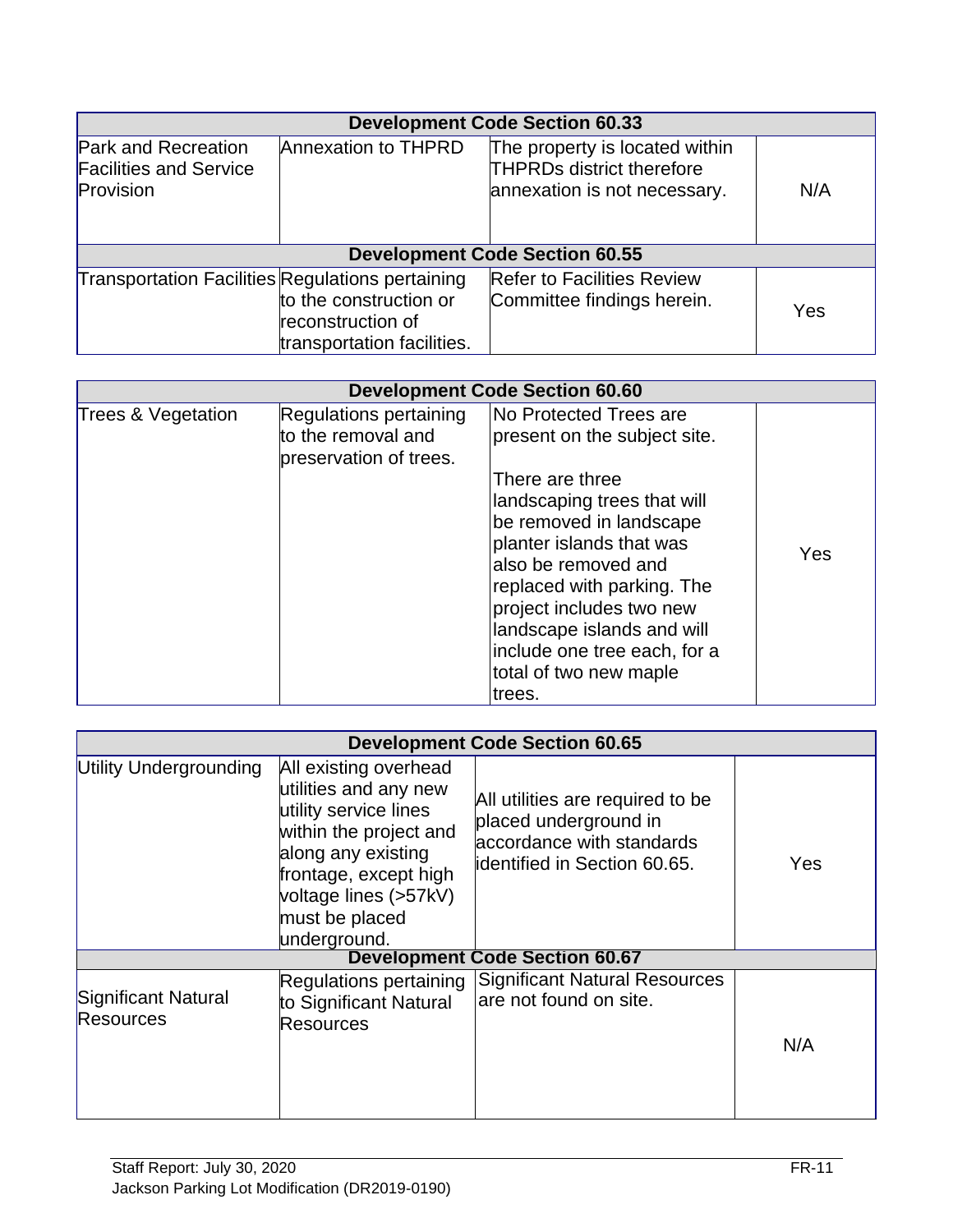#### **ANALYSIS AND FINDINGS FOR DESIGN REVIEW TWO APPROVAL JACKSONS PARKING LOT MODIFICATIONS DR2019-0190**

#### **Section 40.03.1. Facilities Review Committee Approval Criteria**

*The applicant for development must establish that the application complies with all relevant standards in conformance with Section 50.25.1.B and all the following criteria have been met, as applicable.* 

Staff has reviewed the applicable Facilities Review Committee approval criteria in Attachment A of this report. Staff cites the findings presented in Attachment A in response to the Facilities Review Committee approval criteria. As identified in Attachment A, the proposal meets Approval Criteria 40.03.1.A through L, subject to conditions of approval identified in Attachment C.

#### **Therefore, staff finds that the proposal meets the criteria for approval.**

#### **Section 40.20.05. Purpose.**

*The purpose of Design Review is to promote Beaverton's commitment to the community's appearance, quality pedestrian environment, and aesthetic quality. It is intended that monotonous, drab, unsightly, dreary, and inharmonious development will be discouraged. Design Review is also intended to conserve the City's natural amenities and visual character by ensuring that proposals are properly related to their sites and to their surroundings by encouraging compatible and complementary development. The purpose of Design Review as summarized in this Section is carried out by the approval criteria listed herein.*

**Section 40.20.15.2.C. Approval Criteria.** *In order to approve a Design Review Two application, the decision-making authority shall make findings of fact based on evidence provided by the applicant demonstrating that all the following criteria are satisfied:*

#### *1. The proposal satisfies the threshold requirements for a Design Review Two application.*

The applicant proposes reconfiguration of an existing parking lot and the addition of new parking spaces on two properties, under the same ownership, which meets Design Review Two threshold:

*7. Any new or change to existing on-site vehicular parking, maneuvering, and circulation area which adds paving or parking spaces.*

#### **Therefore, staff finds that the proposal meets the approval criterion.**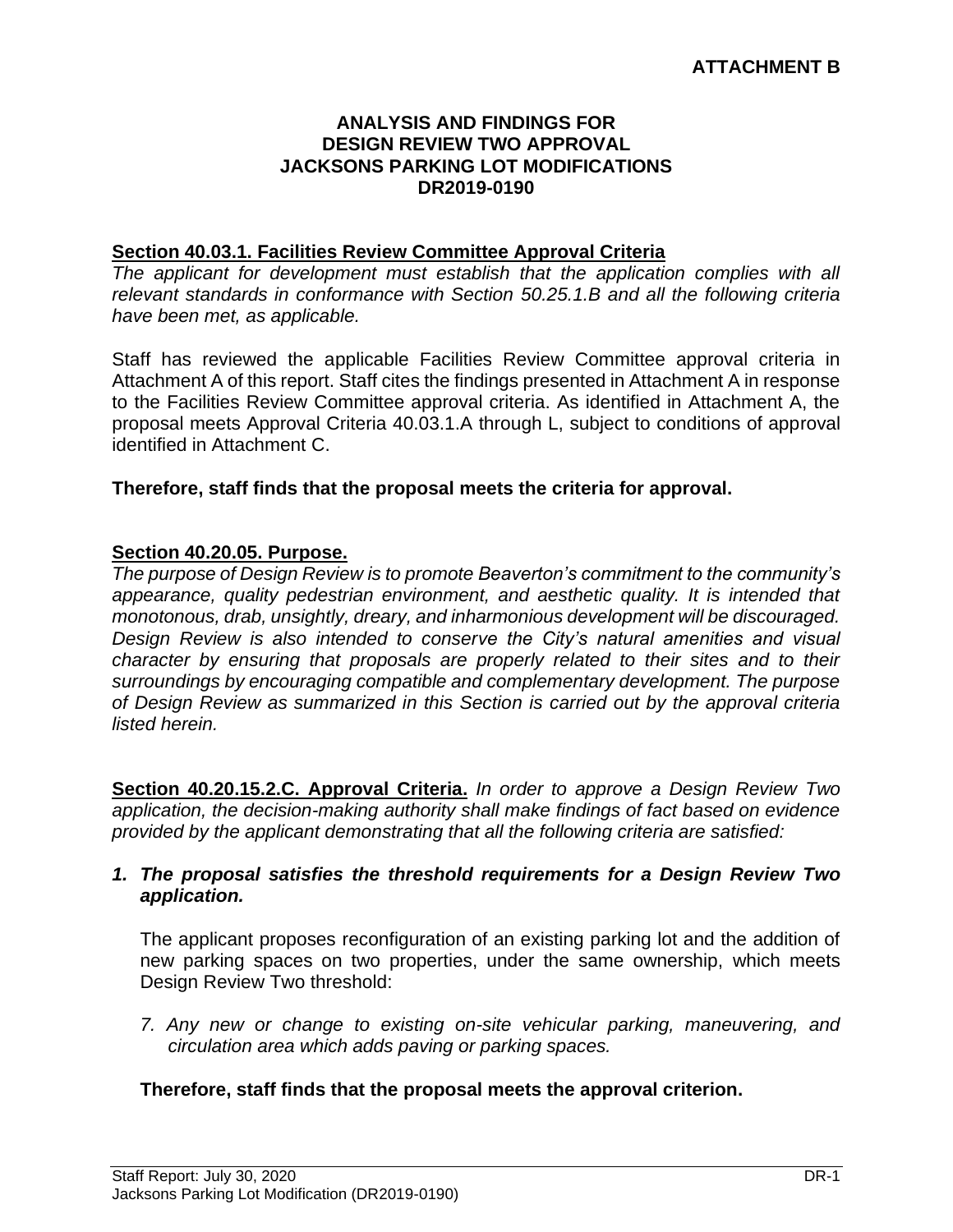#### *2. All City application fees related to the application under consideration by the decision making authority have been submitted.*

The City of Beaverton received the appropriate fee for a Design Review Two application.

**Therefore, staff finds that the proposal meets the approval criterion.**

*3. The proposal contains all applicable application submittal requirements as specified in Section 50.25.1. of the Development Code.*

The applicant's initial submittal was made on December 30, 2019 and the application was deemed complete on June 12, 2020.

**Therefore, staff finds that the proposal meets the approval criterion.**

#### *4. The proposal is consistent with all applicable provisions of Sections 60.05.15. through 60.05.30. (Design Standards).*

FINDING:

The proposal is consistent with all applicable Design Standards or can be consistent, subject to conditions of approval. Compliance is evaluated in detail in the Design Standard Analysis table herein.

**Therefore, staff finds that that by meeting the conditions of approval, the proposal meets the approval criterion.**

- *5. For additions to or modifications of existing development, the proposal is consistent with all applicable provisions of Sections 60.05.15 through 60.05.30 (Design Standards) or can demonstrate that the proposed additions or modifications are moving towards compliance with specific Design Standards if any of the following conditions exist:*
	- *a. A physical obstacle such as topography or natural feature exists and prevents the full implementation of the applicable standard; or*
	- *b. The location of existing structural improvements prevent the full implementation of the applicable standard; or*
	- *c. The location of the existing structure to be modified is more than 300 feet from a public street.*

*If the above listed conditions are found to exist and it is not feasible to locate a proposed addition in such a way that the addition abuts a street, then all applicable design standards except the following must be met:*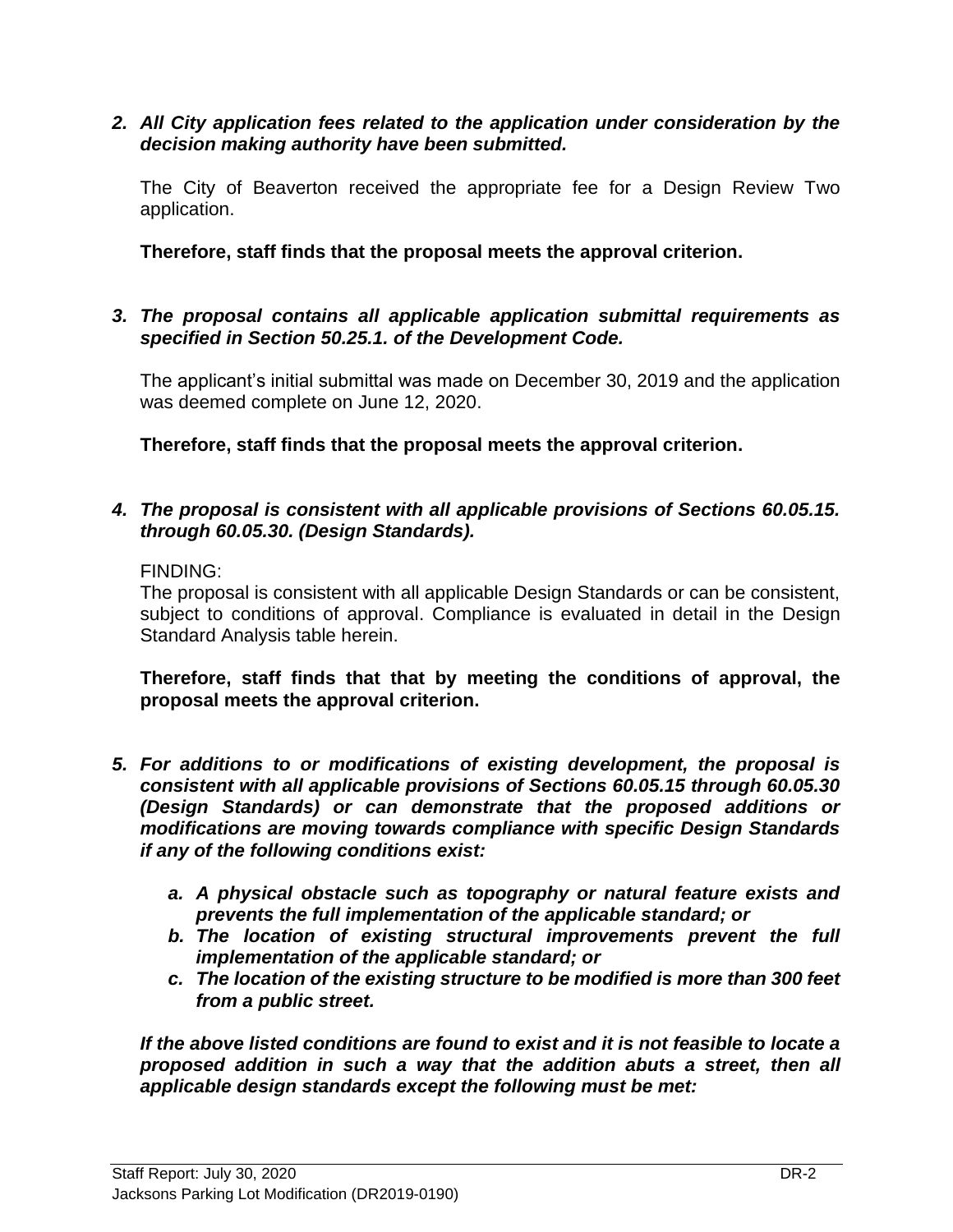- *d. If in a Multiple Use District, building location, entrances and orientation along streets, and parking lot limitations along streets (Standards 60.05.15.6 and 60.05.20.8)*
- *e. If in a Multiple Use or Commercial District, ground floor elevation window requirements (Standard 60.05.15.8).*

The proposed development is the modification of a parking lot and not an addition.

**Therefore, staff finds that the approval criterion is not applicable.**

#### *6. Applications and documents related to the request, which will require further City approval, shall be submitted to the City in the proper sequence.*

The applicant has submitted all documents related to this request for Design Review Two approval. No additional applications or documents are needed at this time.

#### **Therefore, staff finds that the proposal meets the approval criterion.**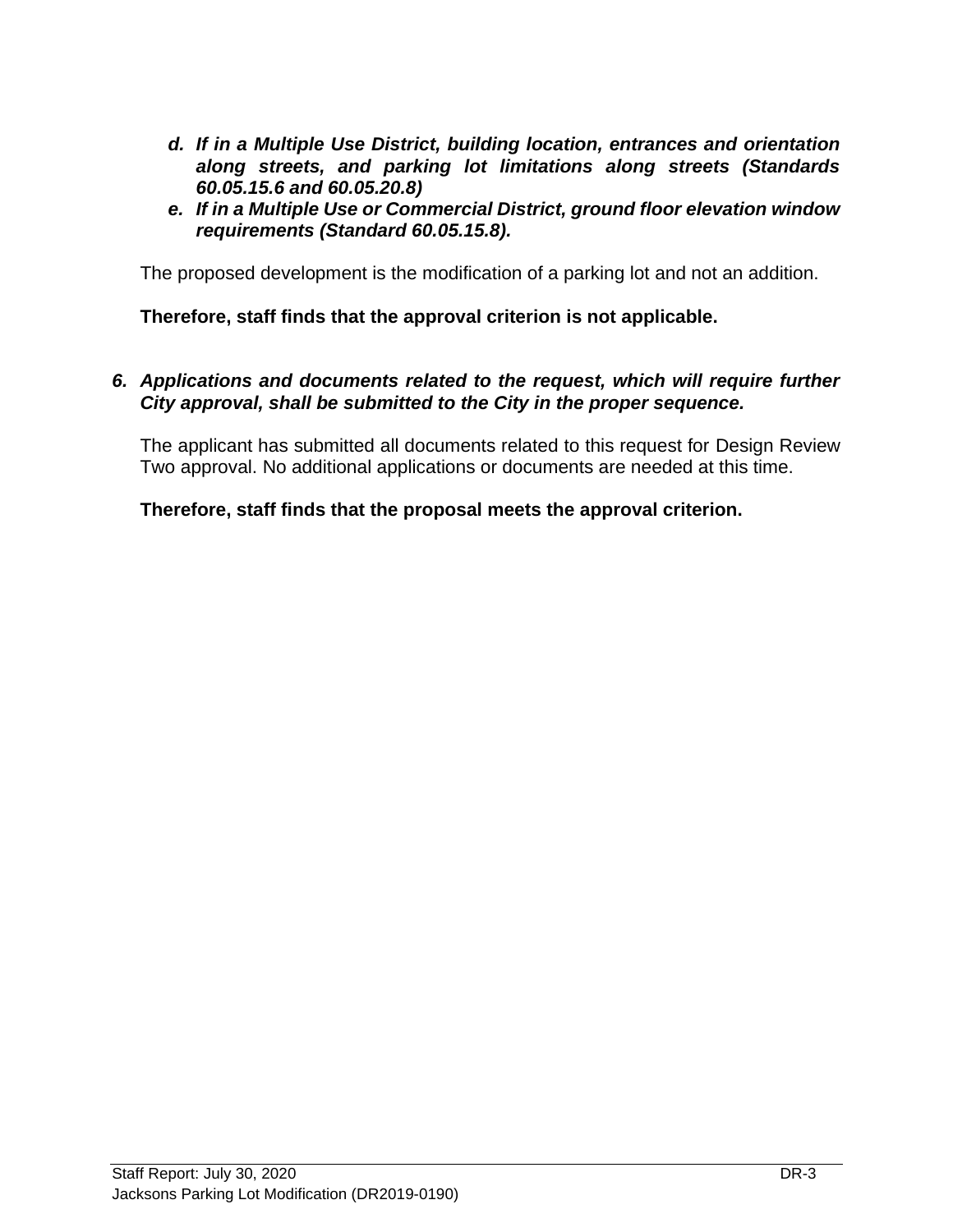## **DESIGN STANDARD ANALYSIS**

#### *60.05.15. Building Design and Orientation Standards. Unless otherwise noted, all standards apply in all zoning districts.*

| <b>DESIGN STANDARD</b>                                                                                                                                                                                                                                                                                                                                                                                                                                                                                       | <b>PROJECT PROPOSAL</b>                                                         | <b>MEETS</b><br><b>STANDARD?</b> |
|--------------------------------------------------------------------------------------------------------------------------------------------------------------------------------------------------------------------------------------------------------------------------------------------------------------------------------------------------------------------------------------------------------------------------------------------------------------------------------------------------------------|---------------------------------------------------------------------------------|----------------------------------|
| 60.05.15.1 Building articulation and variety                                                                                                                                                                                                                                                                                                                                                                                                                                                                 |                                                                                 |                                  |
| A. Attached residential buildings in Residential zones shall<br>be limited in length to 200 feet.                                                                                                                                                                                                                                                                                                                                                                                                            | The proposal does not include<br>attached residential buildings.                | N/A                              |
| B.-C. Buildings visible from and within 200 feet of an<br>adjacent street shall have a minimum portion of the street-<br>facing elevation(s) and the elevation(s) containing a primary<br>building entrance or multiple tenant entrances devoted to<br>permanent architectural features designed to provide<br>articulation and variety.                                                                                                                                                                     | The scope of work does not include<br>structures.                               | N/A                              |
| D. Detached and attached residential building elevations<br>facing a street, common green, or shared court shall not<br>consist of undifferentiated blank walls greater than 150<br>square feet in area.                                                                                                                                                                                                                                                                                                     | The proposal does not include<br>detached or attached residential<br>buildings. | N/A                              |
| 60.05.15.2 Roof forms                                                                                                                                                                                                                                                                                                                                                                                                                                                                                        |                                                                                 |                                  |
| C. All roofs with a slope of less than 4/12 pitch shall be<br>articulated with a parapet wall that must project vertically<br>above the roof line at least 12 inches or architecturally<br>treated, such as with a decorative cornice.                                                                                                                                                                                                                                                                       | The scope of work does not include<br>structures.                               | N/A                              |
| 60.05.15.3 Primary building entrances                                                                                                                                                                                                                                                                                                                                                                                                                                                                        |                                                                                 |                                  |
| A. Primary entrances, which are the main points of entry<br>where the majority of building users will enter and leave,<br>shall be provide weather protection.                                                                                                                                                                                                                                                                                                                                               | The scope of work does not include<br>structures.                               | N/A                              |
| 60.05.15.4 Exterior building materials                                                                                                                                                                                                                                                                                                                                                                                                                                                                       |                                                                                 |                                  |
| B.-C. For Conditional Uses in Residential zones and all uses The scope of work does not include<br>in Commercial and Multiple Use zone a maximum of 30<br>percent of each elevation that is visible from and within 200<br>feet of a public street or a public park, public plaza, or other<br>public open space, and on elevations that include a primary<br>building entrance or multiple tenant entrances may be plain,<br>smooth, unfinished concrete, concrete block, plywood, and<br>sheet pressboard. | structures.                                                                     | N/A                              |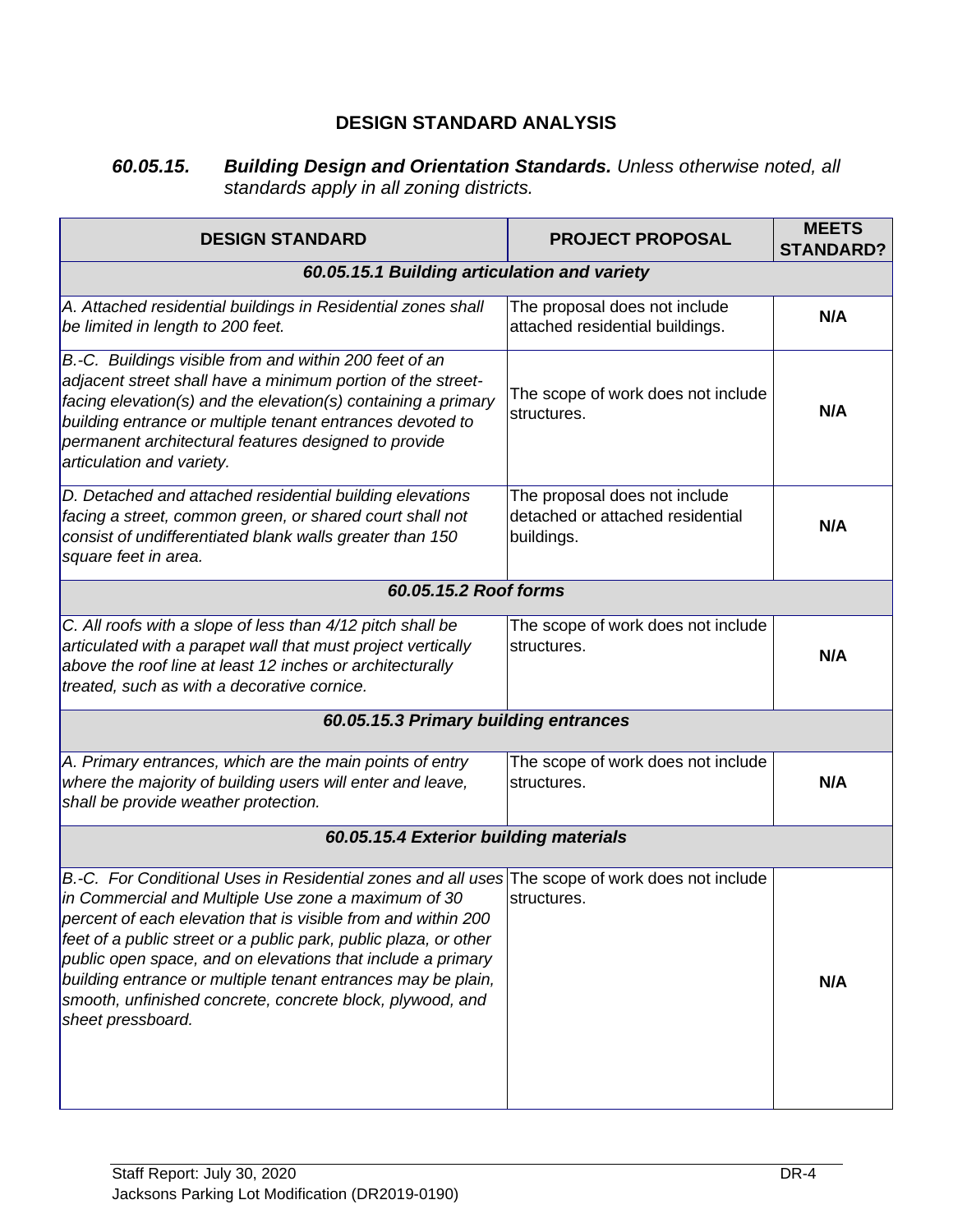| 60.05.15.5 Roof-mounted equipment                                                                                          |                                      |     |
|----------------------------------------------------------------------------------------------------------------------------|--------------------------------------|-----|
|                                                                                                                            |                                      |     |
| A.-B. All roof-mounted equipment shall be screened from                                                                    | The scope of work does not include   | N/A |
| view from adjacent streets or adjacent properties                                                                          | structures.                          |     |
| 60.05.15.6 Building location and orientation along streets in Commercial and Multiple Use zones                            |                                      |     |
| A.-F. Buildings in Commercial zones shall occupy a minimum The scope of work does not include                              |                                      |     |
| of percent street frontage. where a parcel exceeds 60,000<br>gross square feet.                                            | structures.                          | N/A |
| 60.05.15.7 Building scale along Major Pedestrian Routes                                                                    |                                      |     |
| A-C. The height of any portion of a building at or within 20                                                               | The scope of work does not include   |     |
| feet of the property line as measured from the finished grade                                                              | structures.                          | N/A |
| at the property line abutting a Major Pedestrian Route shall                                                               |                                      |     |
| be a minimum of 22 feet and a maximum of 60 feet.                                                                          |                                      |     |
| 60.05.15.8 Ground floor elevations on commercial and multiple use buildings                                                |                                      |     |
| A. Except those used exclusively for residential use, ground                                                               | The scope of work does not include   |     |
| floor elevations visible from and within 200 feet of a public                                                              | structures.                          |     |
| street, Major Pedestrian Route, or a public park, public plaza,                                                            |                                      |     |
| or other public open space, and elevations that include a<br>primary building entrance or multiple tenant entrances, shall |                                      | N/A |
| have permanently treated with windows, display areas, or                                                                   |                                      |     |
| glass doorway openings.                                                                                                    |                                      |     |
| 60.05.15.9 Compact Detached Housing design                                                                                 |                                      |     |
|                                                                                                                            |                                      |     |
| A-L. Primary building entrances and porches accessing a                                                                    | The proposal does not include        |     |
| primary entrance shall face streets, common greens, or                                                                     | Compact Detached Housing.            | N/A |
| shared courts and must meet the requirements of Section                                                                    |                                      |     |
| 60.05.15.3.                                                                                                                |                                      |     |
| 60.05.15.10 Ground floor elevations on eligible residential-only buildings                                                 |                                      |     |
| A. Eligible residential-only buildings are building which are                                                              | The proposal does not include        |     |
| located within the portions of the RC-OT zoning district                                                                   | eligible residential-only buildings. | N/A |
| where the maximum standard height is 40 feet, as described                                                                 |                                      |     |
| in footnote 11 of Section 20.20.15 and illustrated in Figure A.                                                            |                                      |     |
|                                                                                                                            |                                      |     |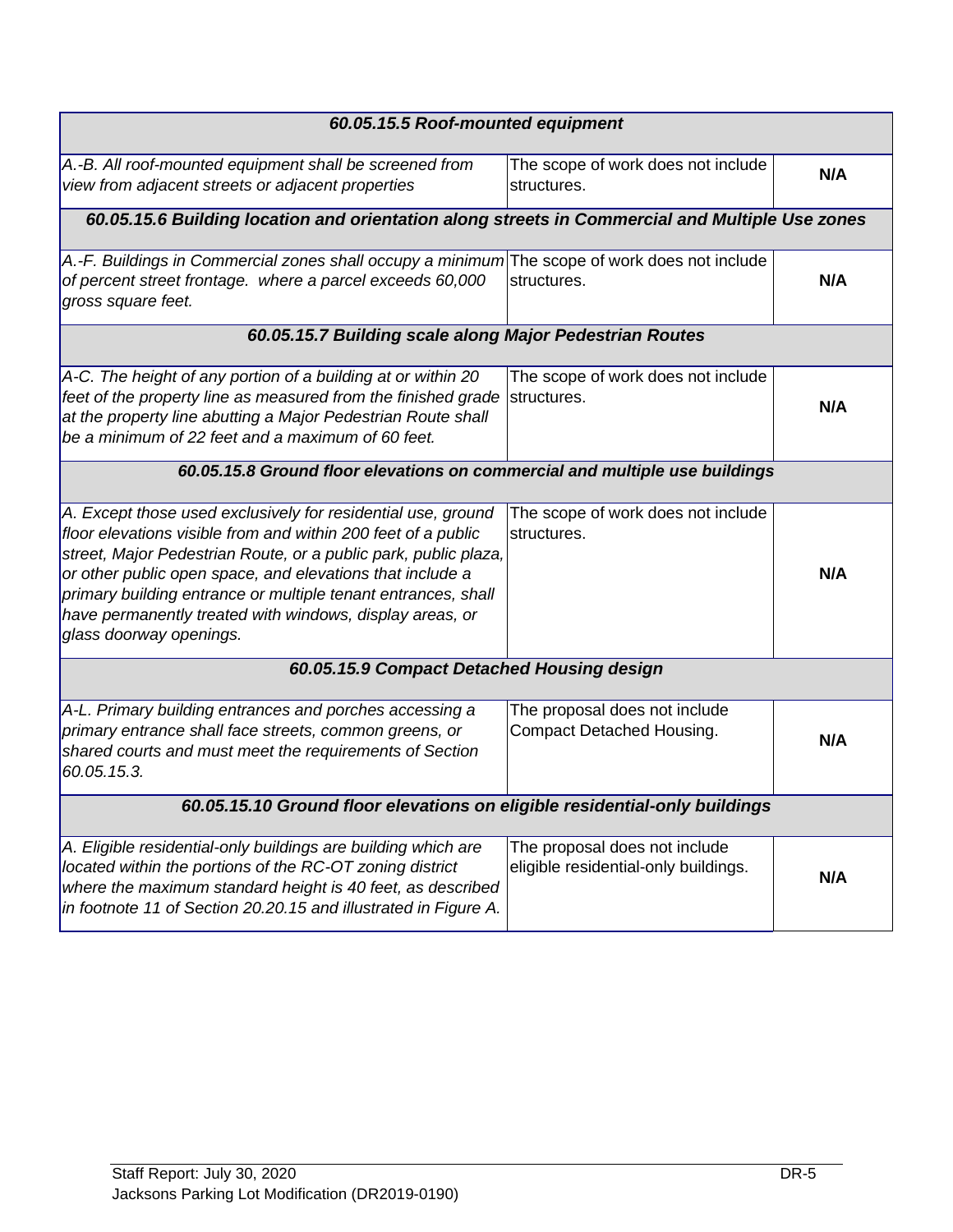#### *60.05.20. Circulation and Parking Design Standards. Unless otherwise noted, all standards apply in all zoning districts.*

| <b>DESIGN STANDARD</b>                                                                                                                                                                                                                                                                                                                     | <b>PROJECT PROPOSAL</b>                                                                                                                                                                                                                                                                                                                                                                                                                                                                                                         | <b>MEETS</b><br><b>STANDARD?</b> |
|--------------------------------------------------------------------------------------------------------------------------------------------------------------------------------------------------------------------------------------------------------------------------------------------------------------------------------------------|---------------------------------------------------------------------------------------------------------------------------------------------------------------------------------------------------------------------------------------------------------------------------------------------------------------------------------------------------------------------------------------------------------------------------------------------------------------------------------------------------------------------------------|----------------------------------|
| 60.05.20.1 Connections to the public street system                                                                                                                                                                                                                                                                                         |                                                                                                                                                                                                                                                                                                                                                                                                                                                                                                                                 |                                  |
| A. Pedestrian, bicycle, and motor vehicle connections shall<br>be provided between the on-site circulation system and<br>adjacent existing and planned streets as specified in Tables<br>6.1 through 6.6 and Figures 6.1 through 6.23 of the<br>Comprehensive Plan Transportation Element.                                                 | Connections to abutting streets are<br>existing. There is one (1) vehicular<br>and one (1) pedestrian connection<br>on S.W. Hall Boulevard and one (1)<br>vehicular and one (1) pedestrian<br>connection on S.W. Scholls Ferry<br>Road. No current projects are<br>identified along the frontages of<br>S.W. Hall Boulevard and S.W.<br>Scholls Ferry Road.                                                                                                                                                                     | Yes                              |
| 60.05.20.2 Loading areas, solid waste facilities, and similar improvements                                                                                                                                                                                                                                                                 |                                                                                                                                                                                                                                                                                                                                                                                                                                                                                                                                 |                                  |
| A.-E. All on-site service areas, outdoor storage areas, waste The proposal does not include<br>storage, disposal facilities, recycling containers, transformer<br>and utility vaults, and similar activities shall be located in an<br>area not visible from a public street or shall be fully screened<br>from view from a public street. | loading docks or loading zones.                                                                                                                                                                                                                                                                                                                                                                                                                                                                                                 | N/A                              |
| 60.05.20.3 Pedestrian circulation                                                                                                                                                                                                                                                                                                          |                                                                                                                                                                                                                                                                                                                                                                                                                                                                                                                                 |                                  |
| A. Pedestrian connections shall be provided that link to<br>adjacent existing and planned pedestrian facilities except<br>where one or more of the exceptions conditions exist.                                                                                                                                                            | The exceptions listed in<br>60.05.20.3.A are not applicable.<br>The applicant's plans show<br>Pedestrian connections to the<br>abutting street system currently<br>exist and the parking lot<br>modification will connect the<br>existing on-site paths to form one<br>(1) continuous path from S.W.<br>Scholls Ferry Road to the retail<br>building entry, then through the<br>modified portion of parking lot to<br>connect to the path in front of the<br>Jacksons Food Store which then<br>connects to S.W. Hall Boulevard. | <b>Yes</b>                       |
| B. A reasonably direct walkway connection is required<br>between primary entrances, which are the main points of<br>entry where the majority of building users will enter and<br>leave, and public and private streets, transit stops, and other<br>pedestrian destinations.                                                               | The applicant's plans show existing<br>reasonably direct walkway<br>connections are provided from the<br>primary building entrances and the                                                                                                                                                                                                                                                                                                                                                                                     | <b>Yes</b>                       |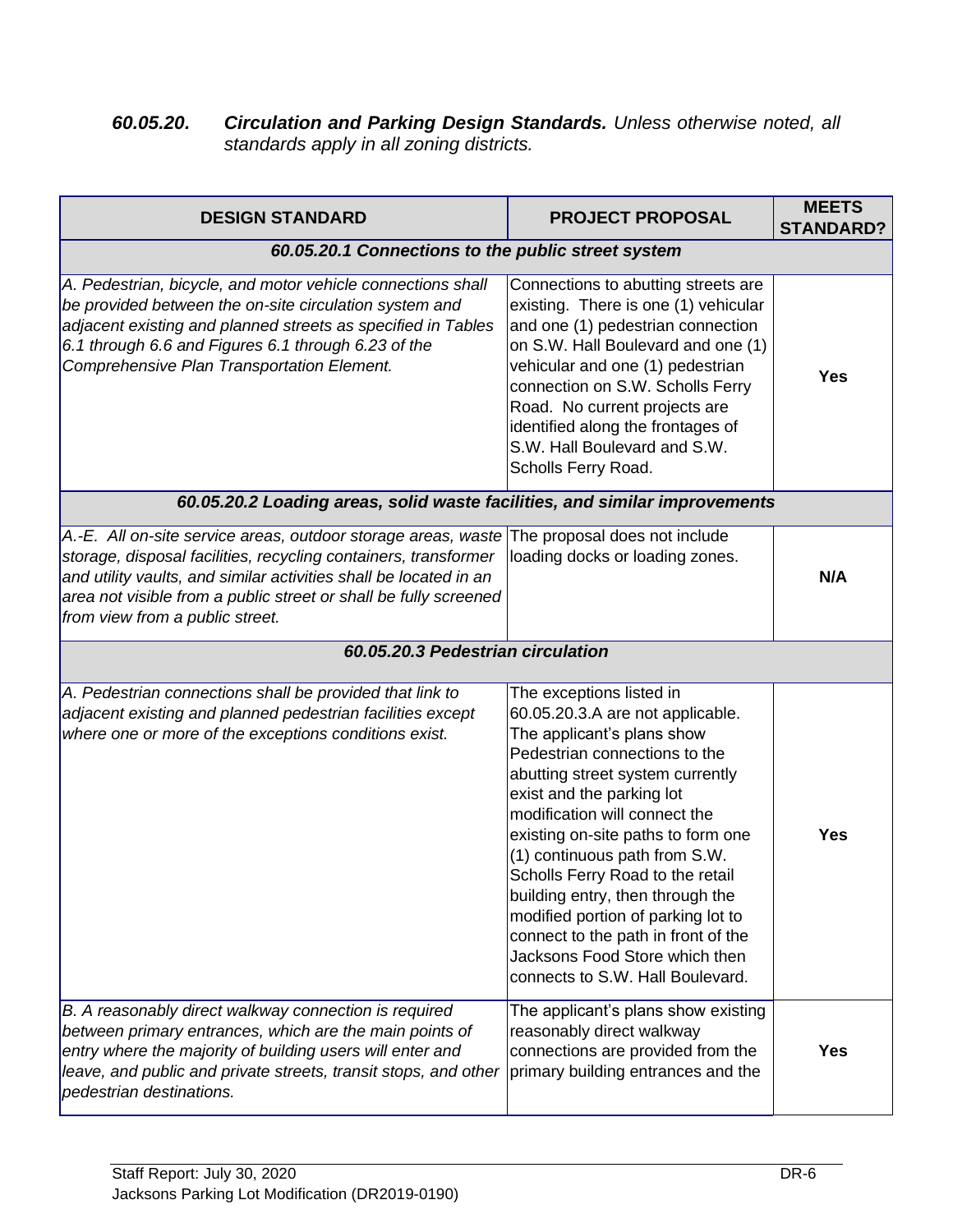|                                                                                                                                                                                                                                                                                                                                                                                                                                                                                         | abutting public right-of-way along<br>SW Scholls Ferry Road.                                                                                                                                                                                                                                                                                     |            |
|-----------------------------------------------------------------------------------------------------------------------------------------------------------------------------------------------------------------------------------------------------------------------------------------------------------------------------------------------------------------------------------------------------------------------------------------------------------------------------------------|--------------------------------------------------------------------------------------------------------------------------------------------------------------------------------------------------------------------------------------------------------------------------------------------------------------------------------------------------|------------|
| C. A reasonably direct pedestrian walkway into a site shall<br>be provided for every 300 feet of street frontage or for every<br>eight aisles of vehicle parking if parking is located between<br>the building and the street. A reasonably direct walkway shall<br>also be provided to any accessway abutting the site. This<br>standard may be waived when topographic conditions, man-<br>made features, natural areas, etc., preclude walkway<br>extensions to adjacent properties. | The subject proposal is located<br>along the site's SW Scholls Ferry<br>Road frontage, which is<br>approximately 263 feet in length.<br>Two existing pedestrian<br>connections are already provided<br>along the frontage.                                                                                                                       | <b>Yes</b> |
| D. Pedestrian connections through parking lots shall be<br>physically separated from adjacent vehicle parking and<br>parallel vehicle traffic through the use of curbs, landscaping,<br>trees, and lighting, if not otherwise provided in the parking lot from the asphalt pavement of the<br>design.                                                                                                                                                                                   | The new portion of pedestrian path<br>is defined through the use of scored<br>colored concrete to differentiate it<br>parking lot. Additionally, the path is<br>kept clear through the use of<br>bollards at the head of each parking<br>stall, landscape islands at the end<br>of parking, and lighted by the<br>relocated site lighting poles. | Yes w/ COA |
|                                                                                                                                                                                                                                                                                                                                                                                                                                                                                         | Staff recommends a condition of<br>approval to provide bollard between<br>the head-in parking and the<br>pedestrian walkways. The<br>walkways are not raised and the<br>bollards would protect pedestrians<br>from cars pulling into the parking<br>spaces.                                                                                      |            |
| E. Where pedestrian connections cross driveways or<br>vehicular access aisles, a continuous walkway shall be<br>provided and shall be composed of a different paving<br>material than the primary on-site paving material.                                                                                                                                                                                                                                                              | The new portion of the pedestrian<br>path is constructed of scored<br>colored concrete to clearly<br>differentiate it as it crosses the drive<br>aisle of the parking area.                                                                                                                                                                      | <b>Yes</b> |
| F. Pedestrian walkways shall have a minimum of five-foot<br>wide unobstructed clearance and shall be paved with scored<br>concrete or modular paving materials. In the event that the<br>Americans with Disabilities Act (ADA) contains stricter<br>standards for any pedestrian walkway, the ADA standards<br>shall apply.                                                                                                                                                             | The new portion of the pedestrian<br>path is 6 feet wide and paved with<br>scored colored concrete.                                                                                                                                                                                                                                              | <b>Yes</b> |
| 60.05.20.4 Street frontages                                                                                                                                                                                                                                                                                                                                                                                                                                                             |                                                                                                                                                                                                                                                                                                                                                  |            |
| A. Surface parking areas abutting a public street shall<br>provide perimeter parking lot landscaping which meets one<br>of the following standards.                                                                                                                                                                                                                                                                                                                                     | The parking lot modification is part<br>of an existing fully developed site.<br>The scope includes removal of a<br>landscape throat that connects to                                                                                                                                                                                             | <b>Yes</b> |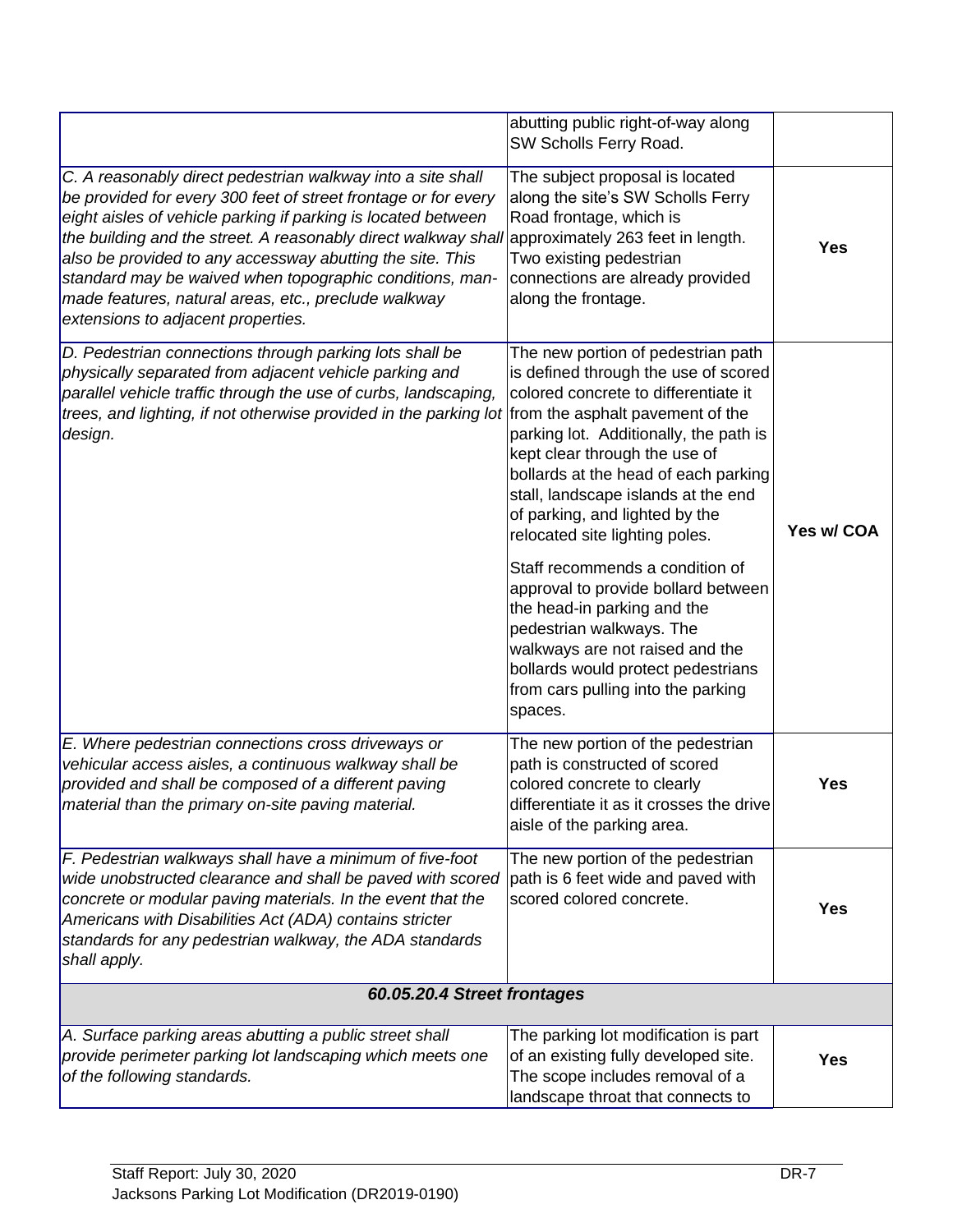|                                                                                                                                                                                                                                  | the existing 4-foot perimeter<br>landscape. The existing perimeter<br>landscape is comprised of a<br>concrete block retaining wall that<br>gradually tapers from three (3) feet<br>to finish grade as the off-site grades<br>meet the on-site grades at the<br>driveway. Approximately 60 feet of<br>the perimeter landscape will be<br>widened, the width will taper from<br>approximately 12 feet at the edge of<br>the driveway to four (4) feet to tie<br>into the existing perimeter<br>landscape. This modification will<br>bring the perimeter landscape<br>closer to compliance. |            |
|----------------------------------------------------------------------------------------------------------------------------------------------------------------------------------------------------------------------------------|------------------------------------------------------------------------------------------------------------------------------------------------------------------------------------------------------------------------------------------------------------------------------------------------------------------------------------------------------------------------------------------------------------------------------------------------------------------------------------------------------------------------------------------------------------------------------------------|------------|
| 60.05.20.5                                                                                                                                                                                                                       | <b>Parking area landscaping</b>                                                                                                                                                                                                                                                                                                                                                                                                                                                                                                                                                          |            |
| A. Landscaped planter islands shall be required one for<br>every ten (10) contiguous parking spaces for all uses in<br>Commercial and Multiple Use zones.                                                                        | Two (2) landscape islands have<br>been provided for the 11 modified<br>parking stalls, which exceeds the<br>standard for uses in Commercial<br>Zones.                                                                                                                                                                                                                                                                                                                                                                                                                                    | <b>Yes</b> |
| B. The island shall have a minimum area of 70 square feet,<br>and a minimum width of 6 feet, and shall be curbed to protect and 18 feet long, for a total area of<br>landscaping.                                                | The two (2) islands are 6 feet wide<br>108 square feet per island. Both<br>islands provide one (1) 2.5 inch<br>caliper "Doric Maple" tree.                                                                                                                                                                                                                                                                                                                                                                                                                                               | <b>Yes</b> |
| C. Linear raised sidewalks and walkways within the parking<br>area connecting the parking spaces and on-site building(s)<br>may be counted towards the total required number of<br>landscaped islands                            | A linear raised sidewalk is not<br>proposed as part of the parking lot<br>modification.                                                                                                                                                                                                                                                                                                                                                                                                                                                                                                  | N/A        |
| D. Trees planted within required landscaped planter islands<br>or the linear sidewalk shall be of a type and species<br>identified by the City of Beaverton Street Tree List or an<br>alternative approved by the City Arborist. | The "Doric Maple" is an approved<br>tree on the Beaverton Street Tree<br>list for planters with a minimum of 4<br>feet of planting area. The planters<br>have a minimum of 5-feet of<br>planting area, which exceeds the<br>minimum required for the "Doric<br>Maple."                                                                                                                                                                                                                                                                                                                   | <b>Yes</b> |
| 60.05.20.6 Off-street parking frontages in Multiple Use zones                                                                                                                                                                    |                                                                                                                                                                                                                                                                                                                                                                                                                                                                                                                                                                                          |            |
| A. Off-street surface parking areas shall be located to the<br>rear or side of buildings.                                                                                                                                        | The subject site is located in a<br>Commercial zone.                                                                                                                                                                                                                                                                                                                                                                                                                                                                                                                                     | N/A        |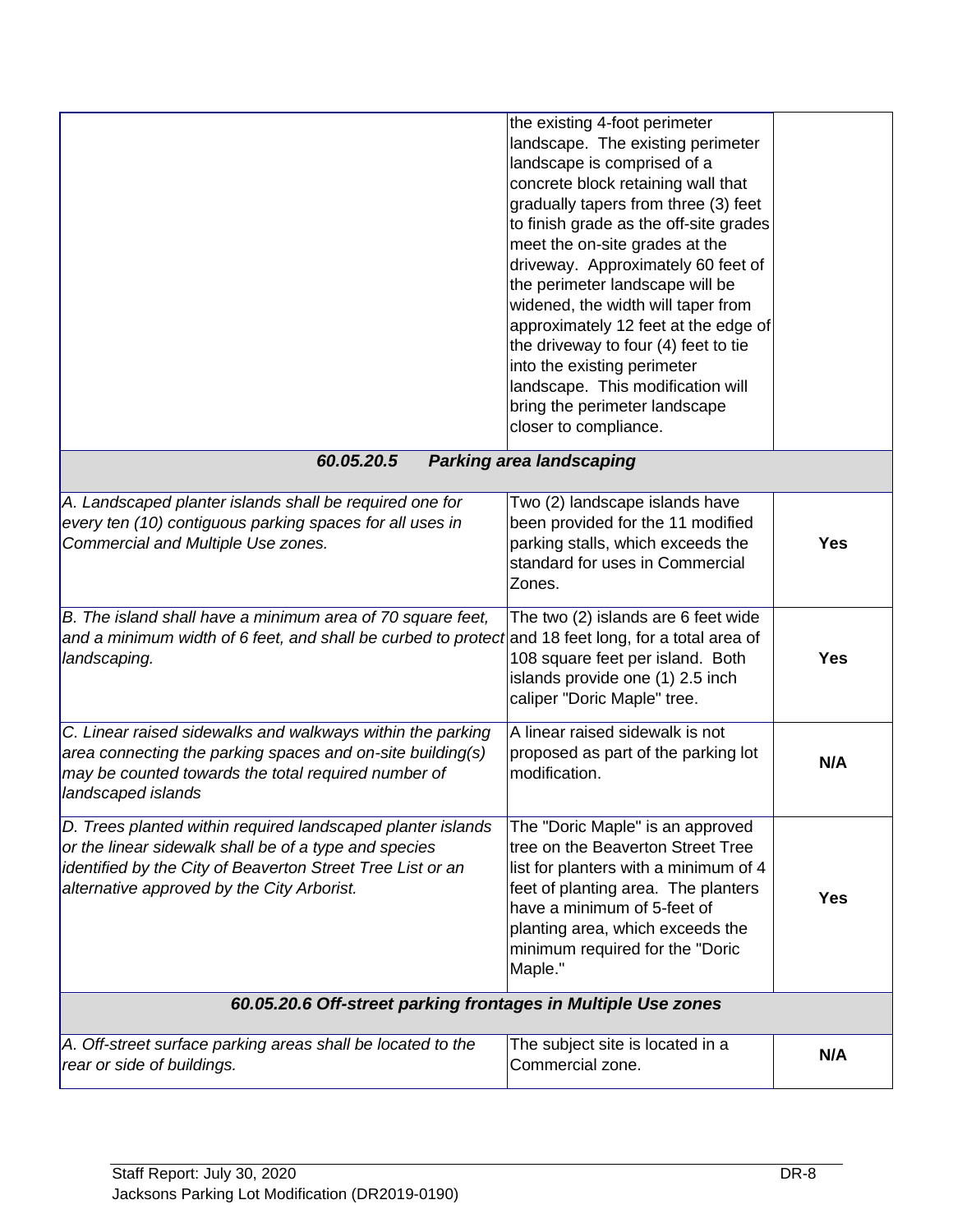| 60.05.20.7 Sidewalks along streets and primary building elevations in<br><b>Commercial and Multiple Use zones</b>                                                                                                                        |                                                                                                                                                                                                                                                                                                                                                                                                                                                                                                                         |            |
|------------------------------------------------------------------------------------------------------------------------------------------------------------------------------------------------------------------------------------------|-------------------------------------------------------------------------------------------------------------------------------------------------------------------------------------------------------------------------------------------------------------------------------------------------------------------------------------------------------------------------------------------------------------------------------------------------------------------------------------------------------------------------|------------|
| A. A sidewalk is required on all streets: Except where<br>approved through Sidewalk Design Modification (40.58), the<br>sidewalk shall be a minimum of 10 feet wide and provide an<br>unobstructed path at least five feet wide.         | There is an existing curb tight, 5-<br>foot sidewalk on SW Scholls Ferry<br>Road and SW Hall Boulevard. The<br>applicant is not proposing changes<br>to the sidewalk.                                                                                                                                                                                                                                                                                                                                                   | N/A        |
| B. A sidewalk or walkway internal to the site is required along The applicant's plans show an<br>building elevations that include a primary building entrance,<br>multiple tenant entrances or display windows.                          | existing, five-foot wide, raised curb<br>walkway adjacent to the existing<br>building. The walkway will be<br>maintained and a small portion of<br>the internal walkway in front of the<br>Jacksons Food Store is being<br>regraded to ramp down to provide<br>the new connection linking the two<br>(2) existing pedestrian paths. The<br>walkway will not be widened in<br>order to tie into the existing<br>walkway. The existing walkway<br>complies with the requirement of a<br>5-foot minimum unobstructed path. | <b>Yes</b> |
| 60.05.20.8 Connect on-site buildings, parking, and other improvements with identifiable<br>streets and drive aisles in Residential, Commercial, and Multiple Use zones                                                                   |                                                                                                                                                                                                                                                                                                                                                                                                                                                                                                                         |            |
| A-B. Parking lot drive aisles that link public streets and/or<br>private streets with parking stalls shall be designed as<br>private streets consistent with the standard as described<br>under Section 60.05.20.8.B.                    | The drive aisles give direct access<br>to perpendicular parking.                                                                                                                                                                                                                                                                                                                                                                                                                                                        | <b>Yes</b> |
| 60.05.20.9 Ground floor uses in parking structures                                                                                                                                                                                       |                                                                                                                                                                                                                                                                                                                                                                                                                                                                                                                         |            |
| A. Parking structures located on Major Pedestrian Routes<br>shall incorporate one or more active retail or commercial<br>uses other than parking at ground level along the entire<br>portion of the structure fronting onto such routes. | The proposal does not include<br>parking structures.                                                                                                                                                                                                                                                                                                                                                                                                                                                                    | N/A        |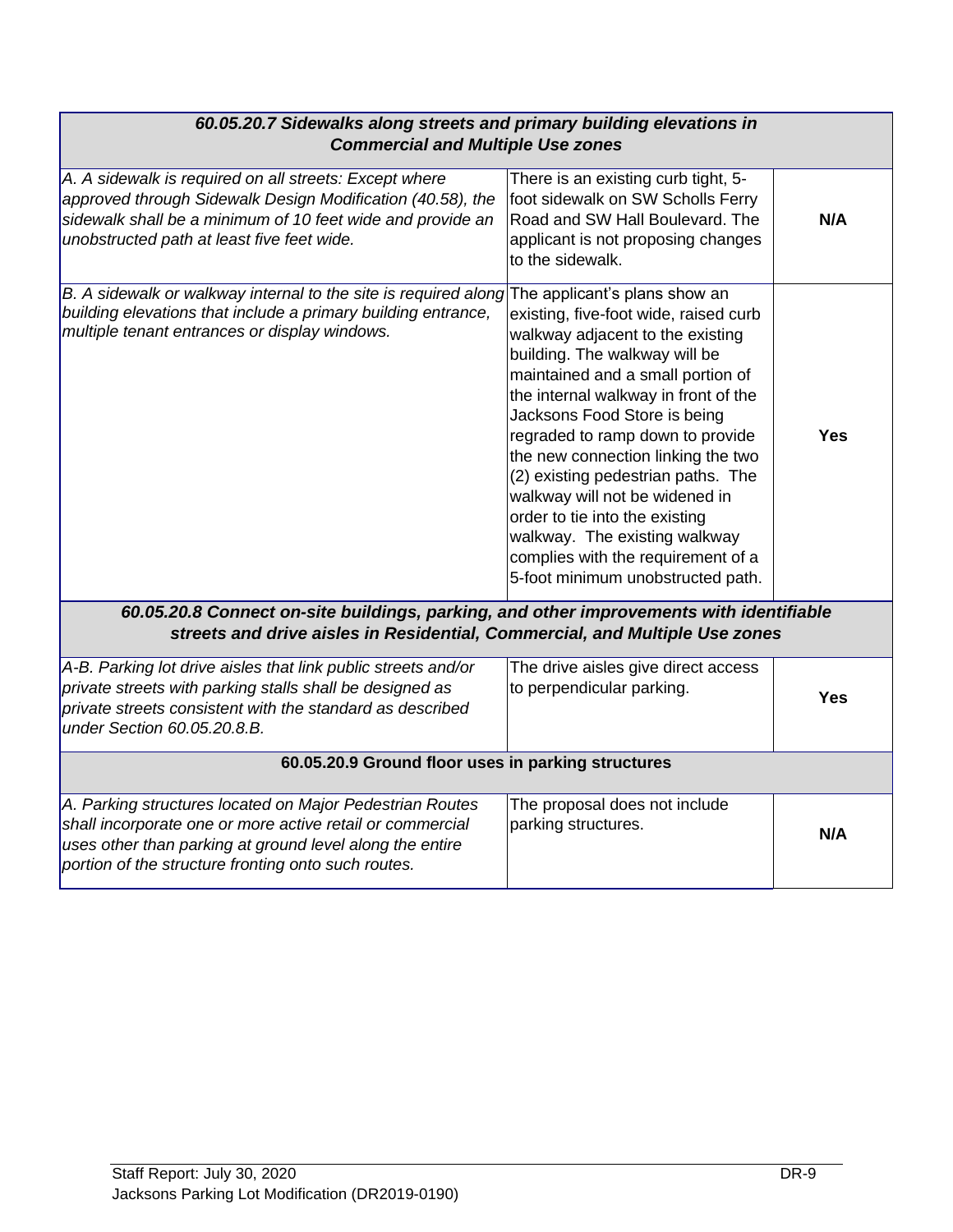#### *60.05.25. Landscape, Open Space, and Natural Area Design Standards. Unless otherwise noted, all standards apply in all zoning districts.*

| <b>DESIGN STANDARD</b>                                                                                                                                                                                                                                  | <b>PROJECT PROPOSAL</b>                                                                                                                                                                                                                                                                                                 | <b>MEETS</b><br><b>STANDARD?</b> |
|---------------------------------------------------------------------------------------------------------------------------------------------------------------------------------------------------------------------------------------------------------|-------------------------------------------------------------------------------------------------------------------------------------------------------------------------------------------------------------------------------------------------------------------------------------------------------------------------|----------------------------------|
| 60.05.25.1 Minimum landscape requirements for residential developments consisting of<br>two or three units of Attached Housing or Compact Detached Housing                                                                                              |                                                                                                                                                                                                                                                                                                                         |                                  |
| A. All areas of the lot not occupied by structures or pavement The proposal does not include<br>shall be landscaped as defined in Section 60.05.25.4.                                                                                                   | <b>Attached Housing or Compact</b><br>Detached Housing.                                                                                                                                                                                                                                                                 | N/A                              |
| 60.05.25.2 Minimum landscape requirements for residential developments consisting of<br>four to seven units of Attached Housing or Compact Detached Housing                                                                                             |                                                                                                                                                                                                                                                                                                                         |                                  |
| A-C. For Attached Dwellings, a minimum of 15% of the gross<br>site area shall be landscaped as defined in Section<br>60.05.25.4.                                                                                                                        | The proposal does not include<br><b>Attached Housing or Compact</b><br>Detached Housing.                                                                                                                                                                                                                                | N/A                              |
| 60.05.25.3 Minimum landscape requirements for residential developments consisting of<br>eight or more units of Attached Housing or Compact Detached Housing                                                                                             |                                                                                                                                                                                                                                                                                                                         |                                  |
| A-J. Common open space shall consist of active, passive, or<br>both open space areas, and shall be provided as follows.                                                                                                                                 | The proposal does not include<br><b>Attached Housing or Compact</b><br>Detached Housing.                                                                                                                                                                                                                                | N/A                              |
| 60.05.25.4 Additional minimum landscape requirements for Attached<br><b>Housing and Compact Detached Housing</b>                                                                                                                                        |                                                                                                                                                                                                                                                                                                                         |                                  |
| A-F. All front yard areas and all required open space areas<br>not occupied by structures, walkways, driveways, plazas, or<br>parking spaces shall be landscaped.                                                                                       | The proposal does not include<br><b>Attached Housing or Compact</b><br>Detached Housing.                                                                                                                                                                                                                                | N/A                              |
| 60.05.25.5 Minimum landscape requirements for non-residential<br>developments and Mixed Use Developments                                                                                                                                                |                                                                                                                                                                                                                                                                                                                         |                                  |
| A. A minimum portion of the total gross lot area shall be<br>landscaped:<br>1. Conditional Uses in Residential districts and all uses in<br>Commercial and Industrial districts, 15 percent.                                                            | The proposal is located on a site<br>currently developed with a gas<br>station and commercial building and<br>is approximately 0.89 acres in size<br>which would require approximately<br>5,815 square feet of landscaping.<br>The proposed project will provide<br>approximately 7,133 square feet or<br>18.4 percent. | <b>Yes</b>                       |
| B. The following minimum planting requirements for required<br>landscaped areas shall be complied with. These<br>requirements shall be used to calculate the total number of<br>trees and shrubs to be included within the required<br>landscape areas: | The site has 7,133 square feet of<br>landscaping and 9 trees are<br>requires, and 15 trees are provided.<br>The two new trees have a minimum<br>2.5-inch caliper,. 18 shrubs are<br>required on site and in addition to                                                                                                 | <b>Yes</b>                       |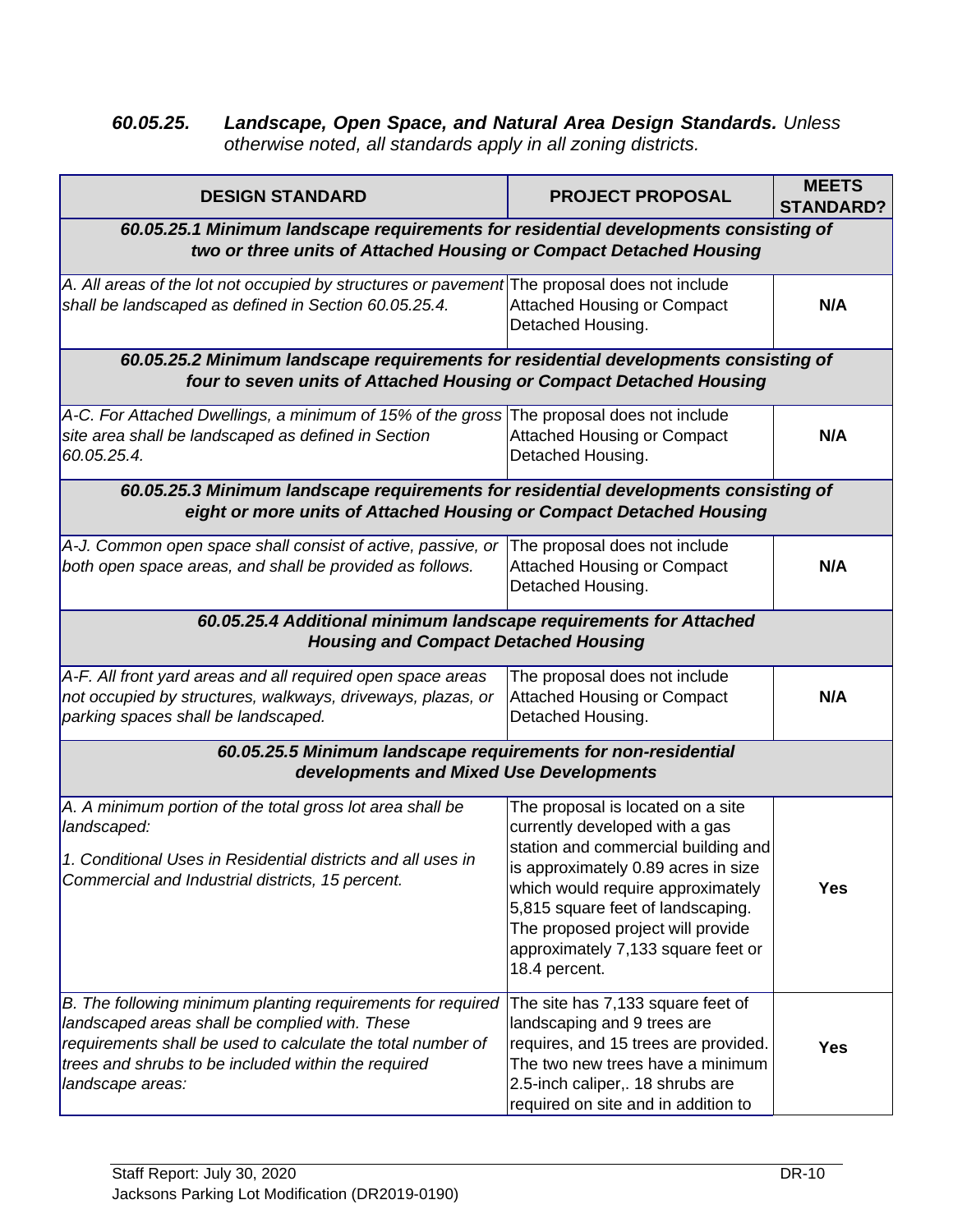| 1. One tree shall be provided for every 800 square feet of<br>required landscaped area. Evergreen trees shall have a<br>minimum planting height of six feet. Deciduous trees shall<br>have a minimum caliper of 1.5 inches at the time of planting.<br>2. One evergreen shrub having a minimum mature height of<br>48 inches shall be provided for every 400 square feet of<br>required landscaped area.                                            | the existing shrub onsite the<br>applicant is proposing13 Kelseyi<br>Dogwood and 10 David Viburnum,<br>evergreen shrubs in addition to<br>ground cover. |     |
|-----------------------------------------------------------------------------------------------------------------------------------------------------------------------------------------------------------------------------------------------------------------------------------------------------------------------------------------------------------------------------------------------------------------------------------------------------|---------------------------------------------------------------------------------------------------------------------------------------------------------|-----|
| 3. Live ground cover consisting of low-height plants or<br>shrubs or grass shall be planted in the portion of the<br>landscaped area not occupied by trees or evergreen shrubs.<br>Bare gravel, rock, bark, or other similar materials may be<br>used, but are not a substitute for ground cover plantings, and<br>shall be limited to no more than 25 percent of the required<br>landscape area.                                                   |                                                                                                                                                         |     |
| C. A hard surface pedestrian plaza or combined hard surface The applicant states a pedestrian<br>and soft surface pedestrian plaza, if proposed, shall be<br>counted toward meeting the minimum landscaping<br>requirement, provided that the hard-surface portion of the<br>plaza shall not exceed 25 percent of the minimum<br>landscaping requirement for Conditional Uses in Residential<br>districts, and shall be comprised of the following. | plaza is not proposed.                                                                                                                                  | N/A |
| D. All building elevations visible from and within 200 feet of a<br>public street that do not have windows on the ground floor<br>shall have landscaping along their foundation, which shall be<br>counted toward the minimum landscaped requirement.                                                                                                                                                                                               | No structures are proposed with the<br>project.                                                                                                         | N/A |
| 60.05.25.6 Common Greens                                                                                                                                                                                                                                                                                                                                                                                                                            |                                                                                                                                                         |     |
| The purpose of the following standards is to allow tracts<br>designed to provide access for only pedestrians and bicycles<br>to abutting properties.                                                                                                                                                                                                                                                                                                | The proposal does not include<br>common greens.                                                                                                         | N/A |

| <b>60.05.25.7 Shared Courts</b>                                                                                                                                                                                                                                                                                                   |                                                   |     |
|-----------------------------------------------------------------------------------------------------------------------------------------------------------------------------------------------------------------------------------------------------------------------------------------------------------------------------------|---------------------------------------------------|-----|
| The purpose of the shared court standards is to allow streets The proposal does not include<br>that accommodate pedestrians and vehicles within the same shared courts.<br>circulation area, while ensuring that all can use the area<br>safely.                                                                                  |                                                   | N/A |
| 60.05.25.8 Retaining walls                                                                                                                                                                                                                                                                                                        |                                                   |     |
| Retaining walls greater than six feet in height or longer than<br>50 lineal feet used in site landscaping or as an element of<br>site design shall be architecturally treated with contrasting<br>scoring, texture, pattern, off-set planes, or different applied<br>materials, or any combination of the foregoing, and shall be | The proposal does not include<br>retaining walls. | N/A |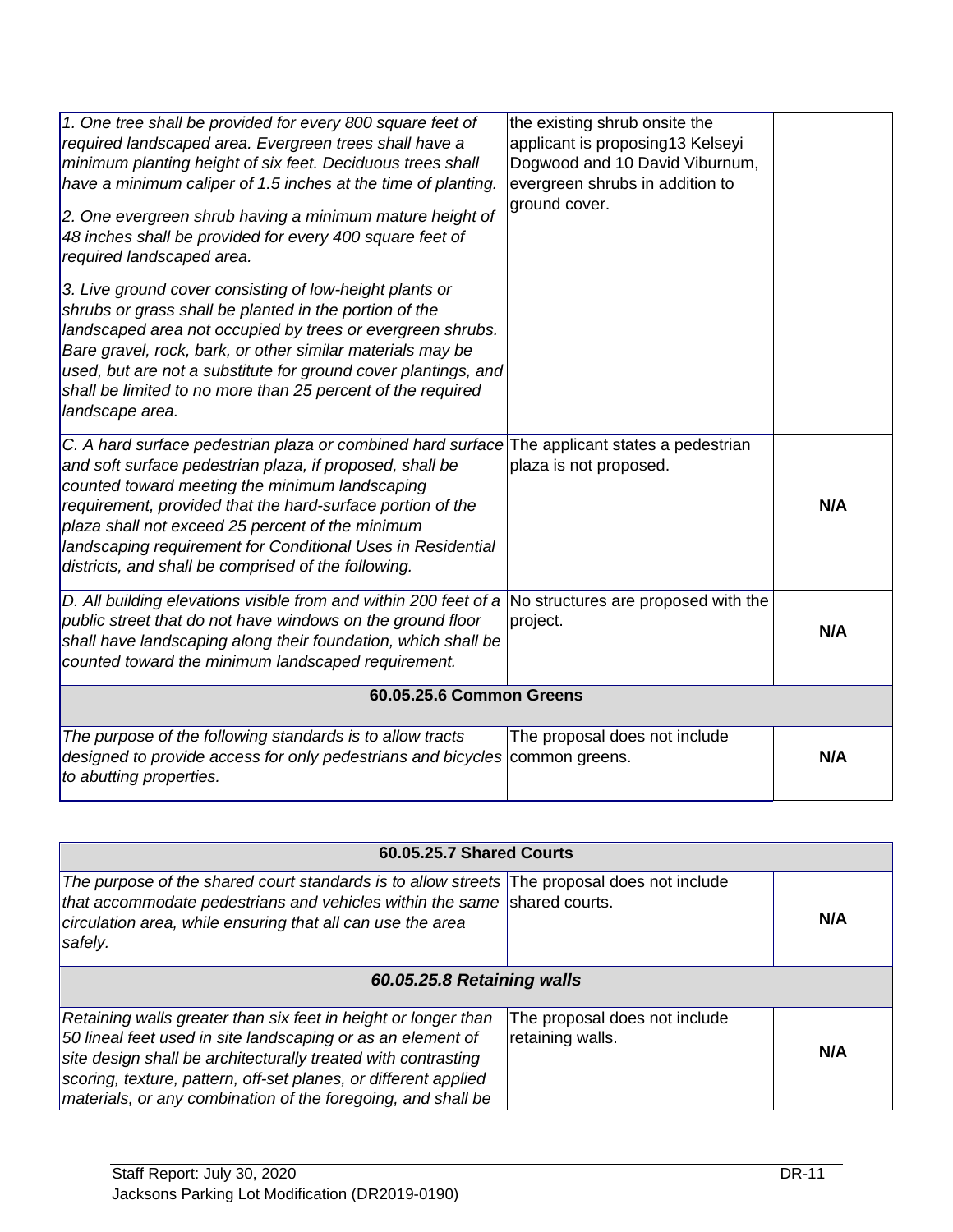| incorporated into the overall landscape plan, or shall be<br>screened by a landscape buffer.                                                                                                                                                                                                                                       |                                                                                                                                                                                                                                                                                                                                                                                      |     |
|------------------------------------------------------------------------------------------------------------------------------------------------------------------------------------------------------------------------------------------------------------------------------------------------------------------------------------|--------------------------------------------------------------------------------------------------------------------------------------------------------------------------------------------------------------------------------------------------------------------------------------------------------------------------------------------------------------------------------------|-----|
| 60.05.25.9 Fences and walls                                                                                                                                                                                                                                                                                                        |                                                                                                                                                                                                                                                                                                                                                                                      |     |
| A.-E. Fences and walls shall be constructed of any materials No fences or walls are proposed.<br>commonly used in the construction of fences and walls such<br>as wood, stone, rock, brick, or other durable materials.                                                                                                            |                                                                                                                                                                                                                                                                                                                                                                                      | N/A |
| 60.05.25.10 Minimize significant changes to existing on-site surface<br>contours at residential property lines                                                                                                                                                                                                                     |                                                                                                                                                                                                                                                                                                                                                                                      |     |
| A.-C. When grading a site within twenty-five (25) feet of a<br>property line within or abutting any residentially zoned<br>property, the on-site surface contours shall minimally<br>impacted.                                                                                                                                     | The subject site does not abut<br>Residentially zoned property.<br>There are no identified significant<br>groves or trees within the vicinity of<br>the development area.                                                                                                                                                                                                            | N/A |
| 60.05.25.11 Integrate water quality, quantity, or both facilities                                                                                                                                                                                                                                                                  |                                                                                                                                                                                                                                                                                                                                                                                      |     |
| Non-vaulted surface stormwater detention and treatment<br>facilities having a side slope greater than 2:1 shall not be<br>located between a street and the front of an adjacent<br>building.                                                                                                                                       | Non-vaulted surface stormwater<br>detention and treatment facilities<br>are not required because the<br>project does not meet the required<br>thresholds.                                                                                                                                                                                                                            | N/A |
| 60.05.25.12 Natural areas                                                                                                                                                                                                                                                                                                          |                                                                                                                                                                                                                                                                                                                                                                                      |     |
| Development on sites with City-adopted natural resource<br>features such as streams, wetlands, significant trees, and<br>significant tree groves, shall preserve and maintain the<br>resource without encroachment into any required resource<br>buffer standard unless otherwise authorized by other City or<br>CWS requirements. | The proposed development does<br>not encroach into any required City-<br>adopted natural resource features.<br>The applicant submitted a Clean<br><b>Water Services Sensitive Area Pre-</b><br>Screening Site Assessment form<br>which states that the proposed<br>development will not significantly<br>impact existing or potentially<br>sensitive area(s) found near the<br>site. | N/A |
| 60.05.25.13 Landscape buffering and screening                                                                                                                                                                                                                                                                                      |                                                                                                                                                                                                                                                                                                                                                                                      |     |
| All new development and redevelopment in the City subject<br>to Design Review shall comply with the landscape buffering<br>requirements of Table 60.05-2 and the following standards.                                                                                                                                              | The proposed development is on an<br>existing developed site. The<br>properties are bordered to the north<br>and west by properties located in<br>the city, under the same zoning<br>designation. Therefore, a landscape<br>buffer is not required. The property<br>to the east and south are located in<br>the City of Tigard and not                                               | N/A |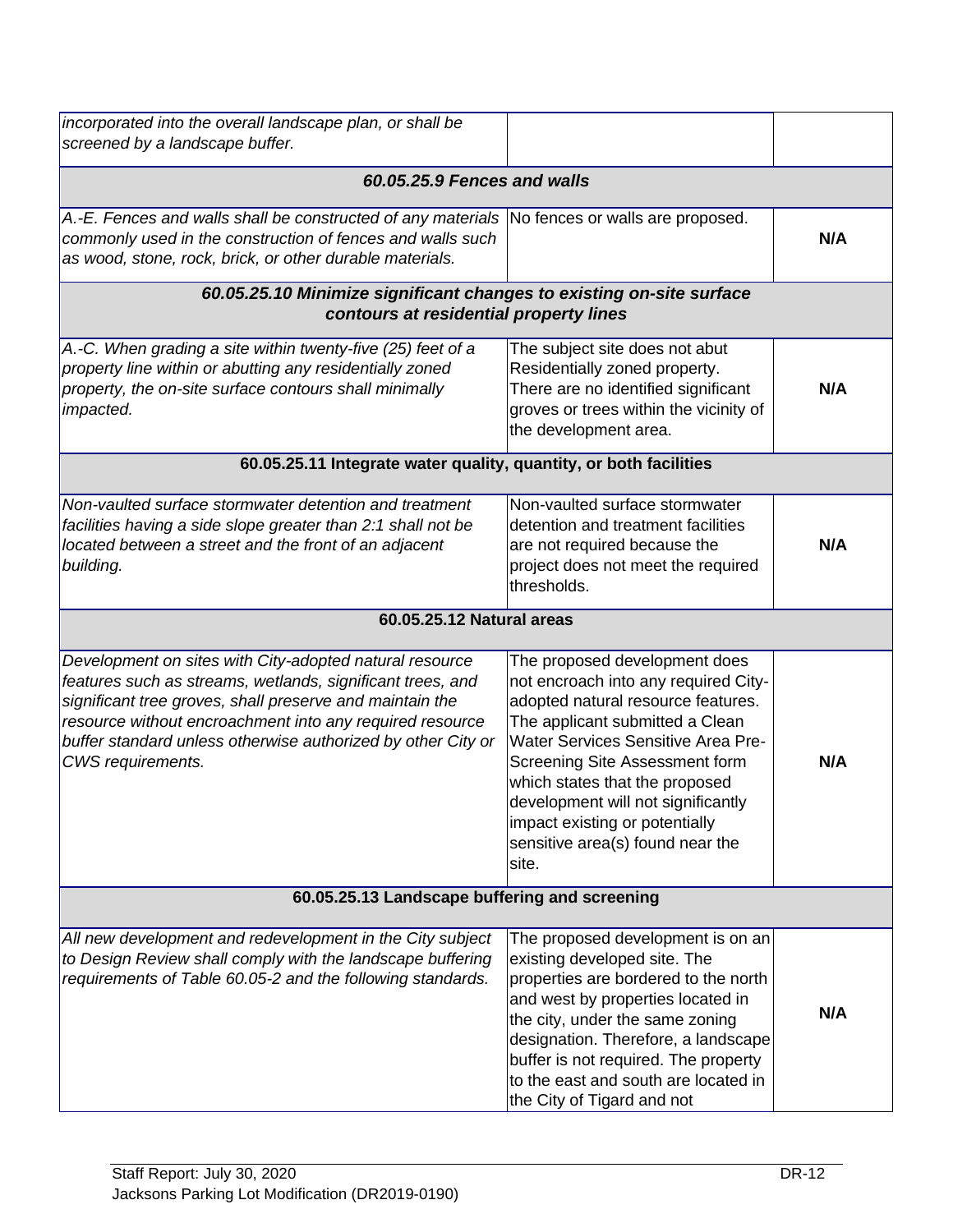|                                                                                                                                | landscape buffer is required in that<br>case.           |     |
|--------------------------------------------------------------------------------------------------------------------------------|---------------------------------------------------------|-----|
| 60.05.25.14 Community Gardens                                                                                                  |                                                         |     |
| A-C. Community Gardens shall have a fence constructed of<br>durable materials commonly used in the construction of<br>fencing. | The proposal does not include any<br>Community Gardens. | N/A |

## *60.05.30. Lighting Design Standards. Unless otherwise noted, all standards apply in all zoning districts.*

| <b>DESIGN STANDARD</b>                                                                                                                                                                               | <b>PROJECT PROPOSAL</b>                                                                                                                                                                                                                                                                                                                                                                                                                                                                         | <b>MEETS</b><br><b>STANDARD?</b> |
|------------------------------------------------------------------------------------------------------------------------------------------------------------------------------------------------------|-------------------------------------------------------------------------------------------------------------------------------------------------------------------------------------------------------------------------------------------------------------------------------------------------------------------------------------------------------------------------------------------------------------------------------------------------------------------------------------------------|----------------------------------|
| 60.05.30.1 Adequate on-site lighting and minimal glare on adjoining properties                                                                                                                       |                                                                                                                                                                                                                                                                                                                                                                                                                                                                                                 |                                  |
| A. Lighting shall be provided at lighting levels for<br>development and redevelopment in all zoning districts<br>consistent with the City's Technical Lighting Standards.                            | The applicant's plans do not<br>demonstrate compliance with the<br>City's Technical Lighting standards<br>(60.05), because a photometric<br>plan was not submitted. Staff<br>recommend a condition of approval<br>requiring the applicant to<br>demonstrate compliance with all<br>applicable standard of Section<br>60.05.30.1-2 prior to Building permit<br>issuance. If no building permit is<br>required the plans must be<br>submitted and approved prior to the<br>start of construction. | Yes, w/COA                       |
| B. Lighting shall be provided in vehicular circulation areas<br>and pedestrian circulation areas.                                                                                                    | Lighting is proposed in vehicular<br>circulation area and pedestrian<br>circulation areas.                                                                                                                                                                                                                                                                                                                                                                                                      | <b>Yes</b>                       |
| C. Lighting shall be provided in pedestrian plazas, if any<br>developed.                                                                                                                             | The proposal does not include a<br>pedestrian plaza.                                                                                                                                                                                                                                                                                                                                                                                                                                            | N/A                              |
| D.-E. Lighting shall be provided at building entrances.                                                                                                                                              | A structure is not proposed.                                                                                                                                                                                                                                                                                                                                                                                                                                                                    | N/A                              |
| 60.05.30.2 Pedestrian-scale on-site lighting                                                                                                                                                         |                                                                                                                                                                                                                                                                                                                                                                                                                                                                                                 |                                  |
| A. Pole-mounted Luminaires shall comply with the City's<br>Technical Lighting Standards, and shall not exceed a<br>maximum of:<br>1. Fifteen feet in height for on-site pedestrian paths for travel. | The applicant's plans show a<br>variety of light fixtures are proposed<br>within the development area.<br>However, the applicant's plans do<br>not clearly demonstrate compliance<br>with all applicable Technical<br>Lighting Standards. Therefore, staff                                                                                                                                                                                                                                      | Yes, w/COA                       |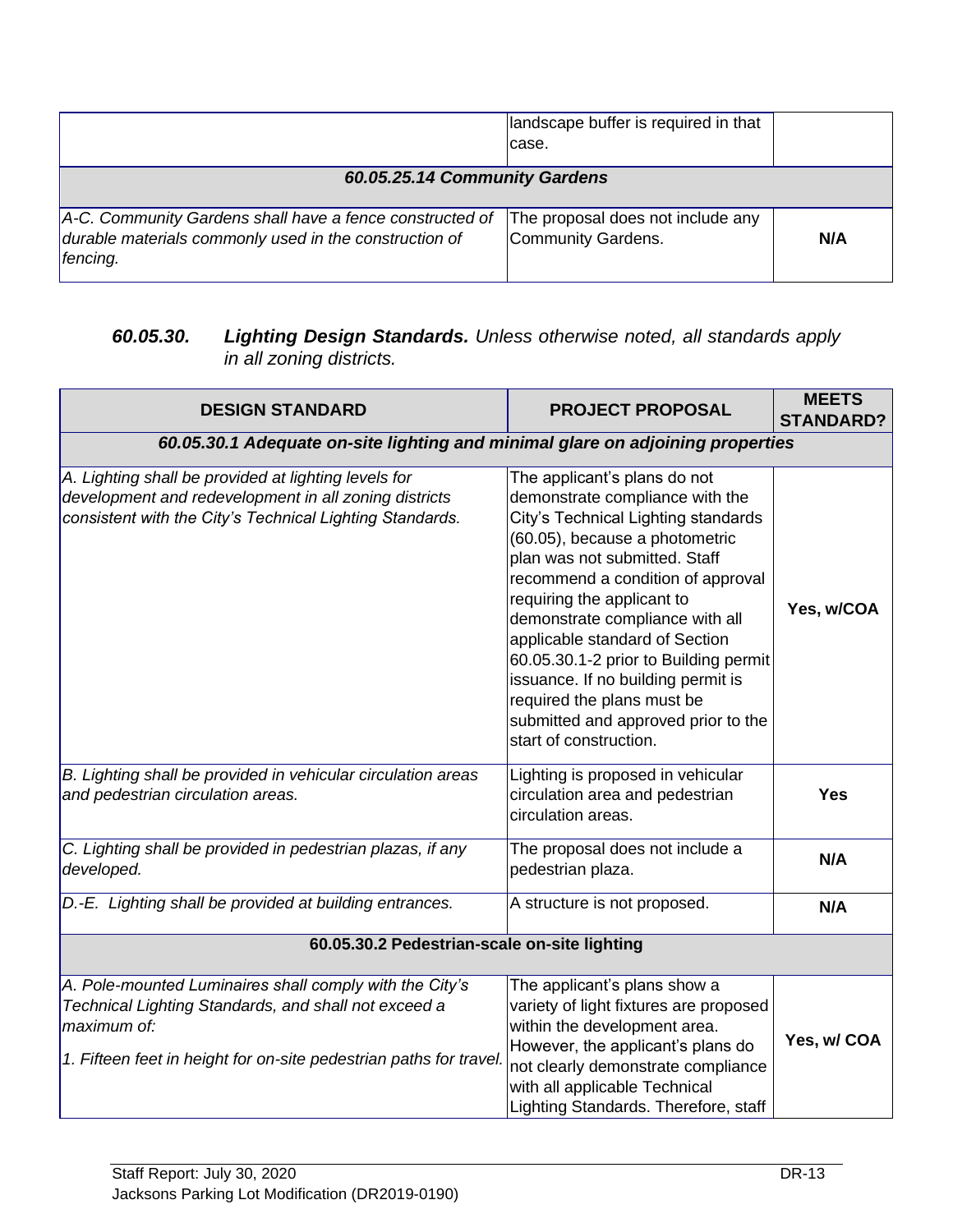| 3. Thirty (30) feet in height for on-site vehicular circulation<br>areas in non-residential zoning districts.<br>5. The height of the poles for on-site pedestrian ways and<br>on-site vehicular circulation areas shall be measured from<br>the site's finished grade.<br>7. The poles and bases for pole-mounted luminaires shall be<br>finished or painted a non-reflective color. | recommend a condition of approval<br>requiring the applicant to<br>demonstrate compliance with all<br>applicable standards of Section<br>60.05.30.1-2 prior to Site<br>Development permit issuance.                                                                                                                                                                                                                                                       |             |
|---------------------------------------------------------------------------------------------------------------------------------------------------------------------------------------------------------------------------------------------------------------------------------------------------------------------------------------------------------------------------------------|-----------------------------------------------------------------------------------------------------------------------------------------------------------------------------------------------------------------------------------------------------------------------------------------------------------------------------------------------------------------------------------------------------------------------------------------------------------|-------------|
| B. Non-pole-mounted luminaires shall comply with the City's<br><b>Technical Lighting Standards.</b>                                                                                                                                                                                                                                                                                   | The applicant's plans show a<br>variety of light fixtures are proposed<br>within the development area.<br>However, the applicant's plans do<br>not clearly demonstrate compliance<br>with all applicable Technical<br>Lighting Standards. Therefore, staff<br>recommend a condition of approval<br>requiring the applicant to<br>demonstrate compliance with all<br>applicable standards of Section<br>60.05.30.1-2 prior to Building permit<br>issuance. | Yes, w/COA  |
| C. Lighted bollards when used to delineate on-site<br>pedestrian and bicycle pathways shall have a maximum<br>height of 48 inches.                                                                                                                                                                                                                                                    | The applicant's plans show the use<br>of two "path lights" however the<br>applicant's materials do not indicate<br>the height of these fixtures.<br>Therefore, staff recommend a<br>condition of approval requiring the<br>applicant to demonstrate<br>compliance with all applicable<br>standards of Section 60.05.30.1-2<br>prior to Site Development permit<br>issuance.                                                                               | Yes, w/ COA |

#### **Recommendation**

Based on the facts and finding presented, staff recommend **APPROVAL** of **DR2020-0019 (Jacksons Parking Lot Modification)** subject to the applicable conditions identified in Attachment C.